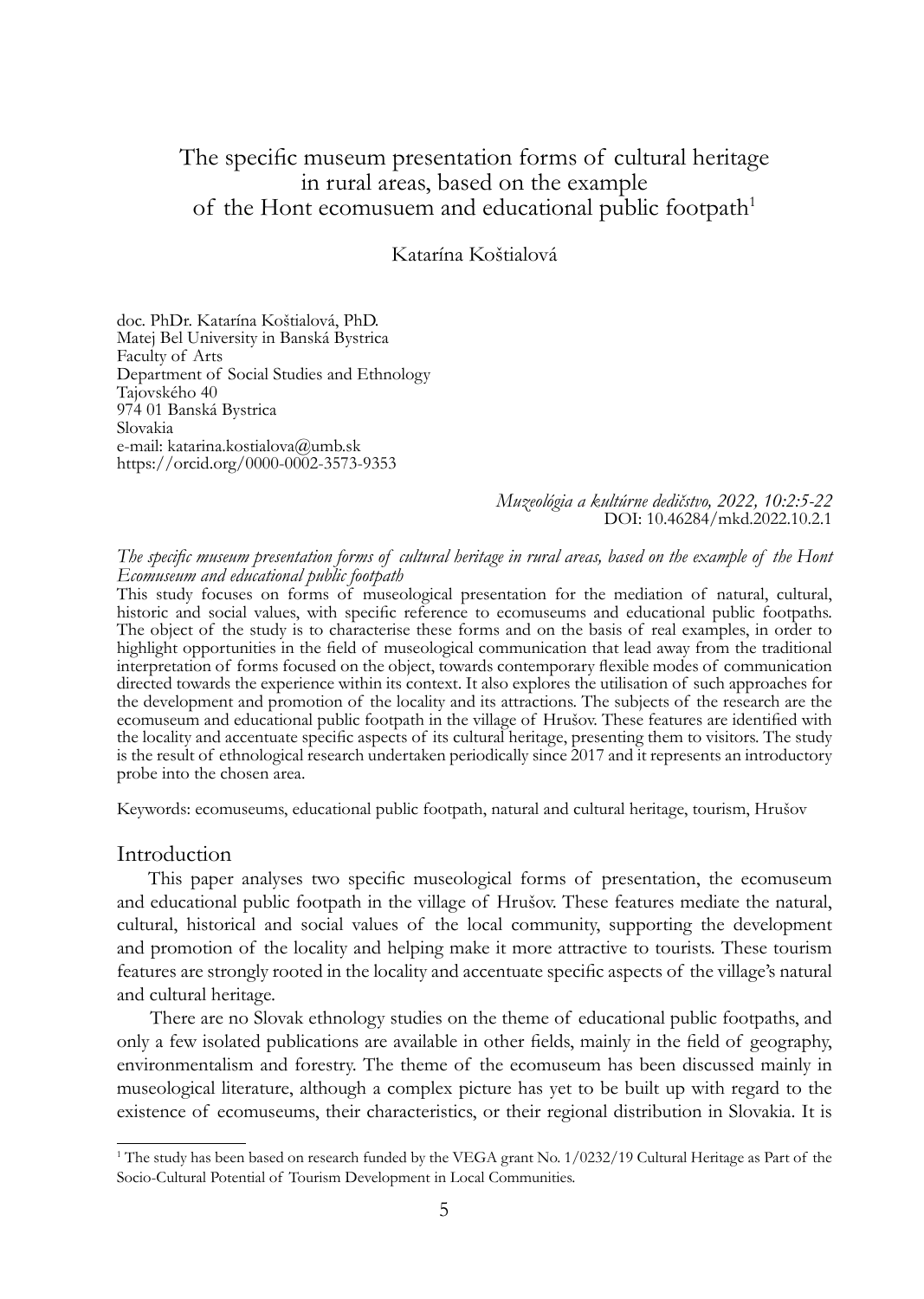for this reason that the present exploratory research represents an introductory probe that I conceptualise as an introduction to this area.

The objectives of the case study are to present the basic findings of the central theme; to research the non-traditional ways of presenting the material and spiritual values of the locality to potential visitors; and to highlight the opportunities for museological communication using contemporary flexible forms which interconnect country, human beings and culture. I perceive the stated forms as a demonstration of one of the many possible interpretational approaches, but not as a museum in its true nature as a memory institution. The legitimacy of focusing on Hrušov village's Hont Ecomuseum and public educational footpath for ethnological research follows from the fact that the country, human beings**,** culture, environmental connection, and the overlap of natural and cultural heritage are interdisciplinary topics that cross the sciences and humanities.

The choice of the educational public footpath (in Slovak language: NCH) and ecomuseum and their locality reflect practical options that were available to me as a researcher. Methodologically, basic ethnographic qualitative approaches were followed. The present study follows on from several pieces of short-term field research, conducted mainly between 2017 and 2019. These were mainly based on controlled interviews with local inhabitants, leaders and stakeholders (members of self-governing bodies, associations and clubs; primary school teachers). Other significant research methods were also applied, such as non-participating observation, supplemented by studying local development plans, territorial plans, SWOT (strength, weakness, opportunity, and threat) analyses, newspapers and web pages. My research was based on materials associated with the Ecomuseum Hont project, which is now completed. However, the project's activities and compilation of collections continue and they are interwoven with the educational public footpath's information points. In the 2015–2024 development plan for Hrušov village, both the ecomuseum and the educational public footpath are presented as active rural tourism attractions, based on domestic resources and implemented by local citizens.<sup>2</sup>

This study draws not only on the academic ethnological and museological literature, but also on environmental studies and methodological manuals.

#### Ecomuseum – the specific presentation form for natural and cultural heritage

At the beginning of the 1970s, the development of various alternative forms of museum was supported by the movement for so-called 'New Museology', the foundations of which were laid with Georges Henri Rivière's ecomuseum concept. The concept was enhanced and elaborated on by Hugues de Varine (who was inspired by Scandinavian open-air museums) for the French Ministry of the Environment, as a supporting measure for the development of agricultural, mountain and fishing villages.<sup>3</sup> In the 1980s, researchers shifted their attention to ecological and environmental issues, which then transferred also into the relationship between

<sup>2</sup> Website of the Development Programme of the village of Hrušov for 2007–2013, accessed December 2020, www. hrusov.sk/program-rozvoja-obce-na-roky-2015-2024.html.

<sup>3</sup> STRÁNSKÁ, Edita, STRÁNSKÝ, Zbyněk. *The basics of museological studies.* Banská Bystrica: Mateja Bel University, 2000; ZAPLETAL, Miloš. New indicators for proposals and evaluation of ecomuseums – contribution to new museology. In: *Acta Historica Universitatis Silesianae Opaviensis*. Opava: Silesian university in Opava, Faculty of philosophy and natural sciences in Opava, The Institute of Historical Sciences, 2012, pp. 231–243.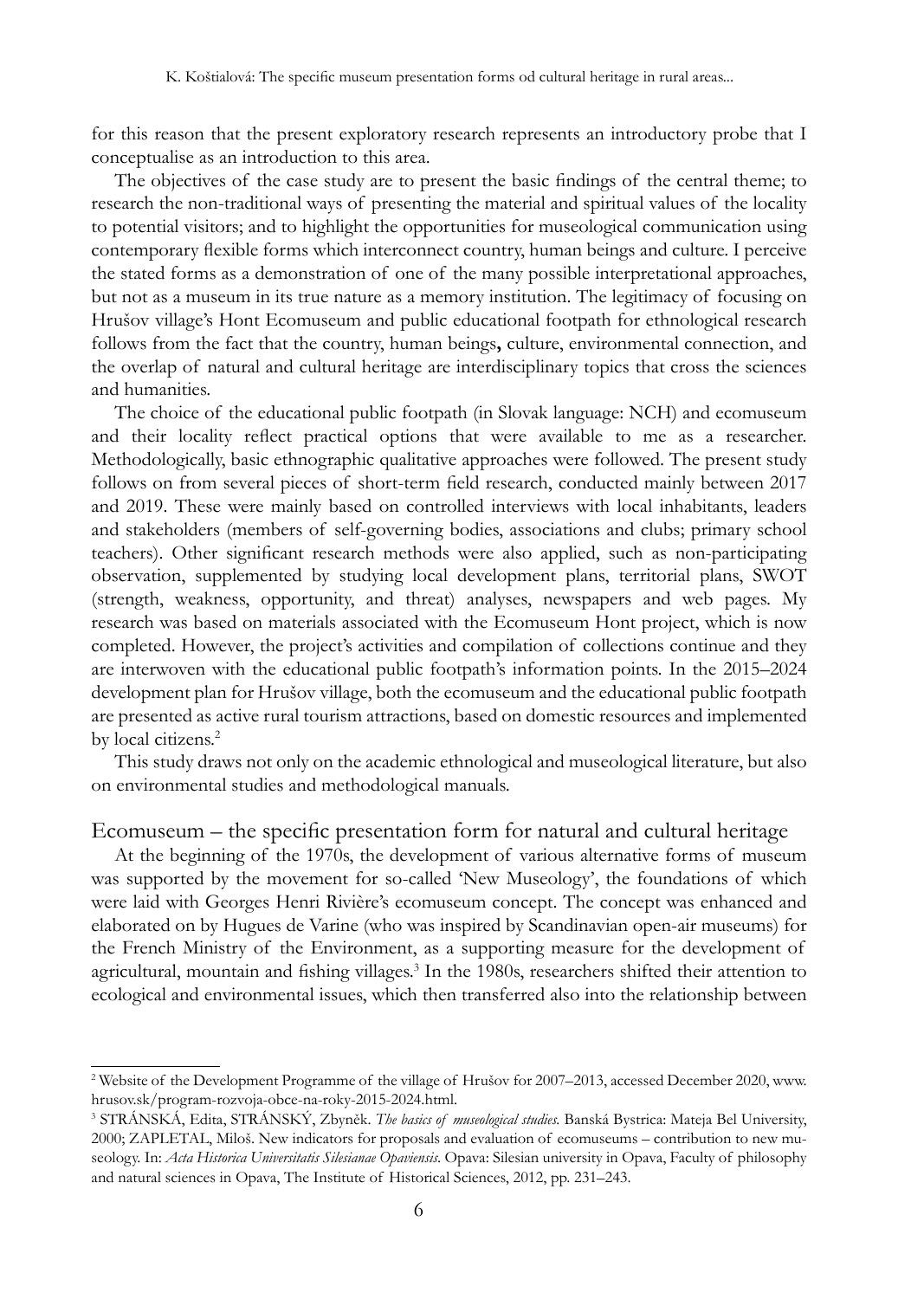museums and society.<sup>4</sup> Despite the fact that to this day there is still no clear definition of or individual criteria for this type of museum, its nature lies in the presentation of reality, accompanied by partial a revitalisation in its natural environment. It is precisely the revitalisation which in this case serves as the medium for the presentation of the tangible and intangible essence of culture heritage elements in their social and cultural relations.<sup>5</sup> Rivière conceived of the ecomuseum as presenting the relationship between the local inhabitants and their environs, interpreted in terms of both the contemporary situation and its historical evolution, along with critical realisation of the future development. According to him, the ecomuseum sets human beings within their cultural and natural setting through the system of time – the evolution of the given locality from historic to modern.<sup>6</sup> The ecomuseum model presents the effects of industrial development, not only in the economic sense but also with regard to the social and cultural context of a specific area.<sup>7</sup>

According to Wilke Heijnen, the ideas of new museology emerge in two interwoven courses: firstly, through the emergence of new types of museums – for example ecomuseums, neighbourhood museums and community museums;<sup>8</sup> and secondly, via the opportunity to reach a wider audience and offer them a more active role in the activities of museums. Participation, representation and social inclusion are crucial to these approaches.<sup>9</sup> Ecomuseums directly involve local communities, local citizens, and representatives of local governance bodies, organisations and associations in their activities and management. It is precisely these figures who should perform a key role in gaining support for projects and activities that directly respond to their specific circumstances. To achieve this, the museum has to be understood and structured as something organic and living, where the culture of a community can be determined by the geographic limits that the community occupies, and within which both culture and community coexist.<sup>10</sup> As Nunzia Borrelli and Peter Davis point out, the establishment of an ecomuseum is a dynamic process through which communities are able to identify, conserve, interpret and manage their natural and cultural heritage resources for sustainable development.<sup>11</sup> An innovative ecomuseum exists in immediate interconnection with the environment, history, heritage and life of the local society, and that society participates in an active way in its existence. A museum oriented in this way is not about objects, but rather the needs and feelings of the society it serves at first hand.12 Thus, it is also a place for social gatherings and cooperation, owing to which, the museum and its locality also generates a high

<sup>4</sup> KAČÍREK, Ľuboš, RAGAČ, Radoslav, TIŠLIAR, Pavol. *Múzeum a historické vedy.* Krakow: The Slovak Associations in Poland, 2013, p. 16.

<sup>&</sup>lt;sup>5</sup> KRIŠKOVÁ, Zdena. The role of research in the process of preservation and scientific evaluation of cultural heritage in the museum. In: *Museology and Cultural Heritage*, Vol. 2, Is.1, 2014, p. 37.

<sup>6</sup> RIVIÈRE, Georges, Henri. The ecomuseum – an evolutive definition. In: *Museum. Images of the Ecomuseum,* 1985, pp. 182–184, cited by: ZAPLETAL, New indicators..., p. 231.

<sup>7</sup> DOLÁK, Jan. New museology and ecomuseology. In: *Journal of the Association of museums and galleries in the Czech Republic*, 2004, p. 13. 8

The first and best-known museum of this kind is Anacostia Neighborhood Museum in Washington DC.

<sup>9</sup> HEIJNEN, Wilke. The new professional: Underdog or Expert? New Museology in the 21st century. In: dos SANTOS, Paula, Assunção, PRIMO, Judite (eds.). Sociology. To understand New Museology in the 21st Century, Lisbon: Universidade Lusófona, 2010, p. 14.<br><sup>10</sup> NAVAJAS CORRAL, Óscar. Ecomuseums in Spain: an analysis of their characteristics and typologies. In: *Museol-*

*ogy and cultural heritage*, Vol. 7, Is. 1, 2019, p. 9.

<sup>11</sup> BORRELLI, Nunzia, DAVIS, Peter. How Culture Shapes Nature: Reflections on Ecomuseum Practices. In: *Nature and Culture*, Vol. 7, No. 1, 2012, p. 31.

<sup>12</sup> DOLÁK, New museology and ecomuseology..., p. 15.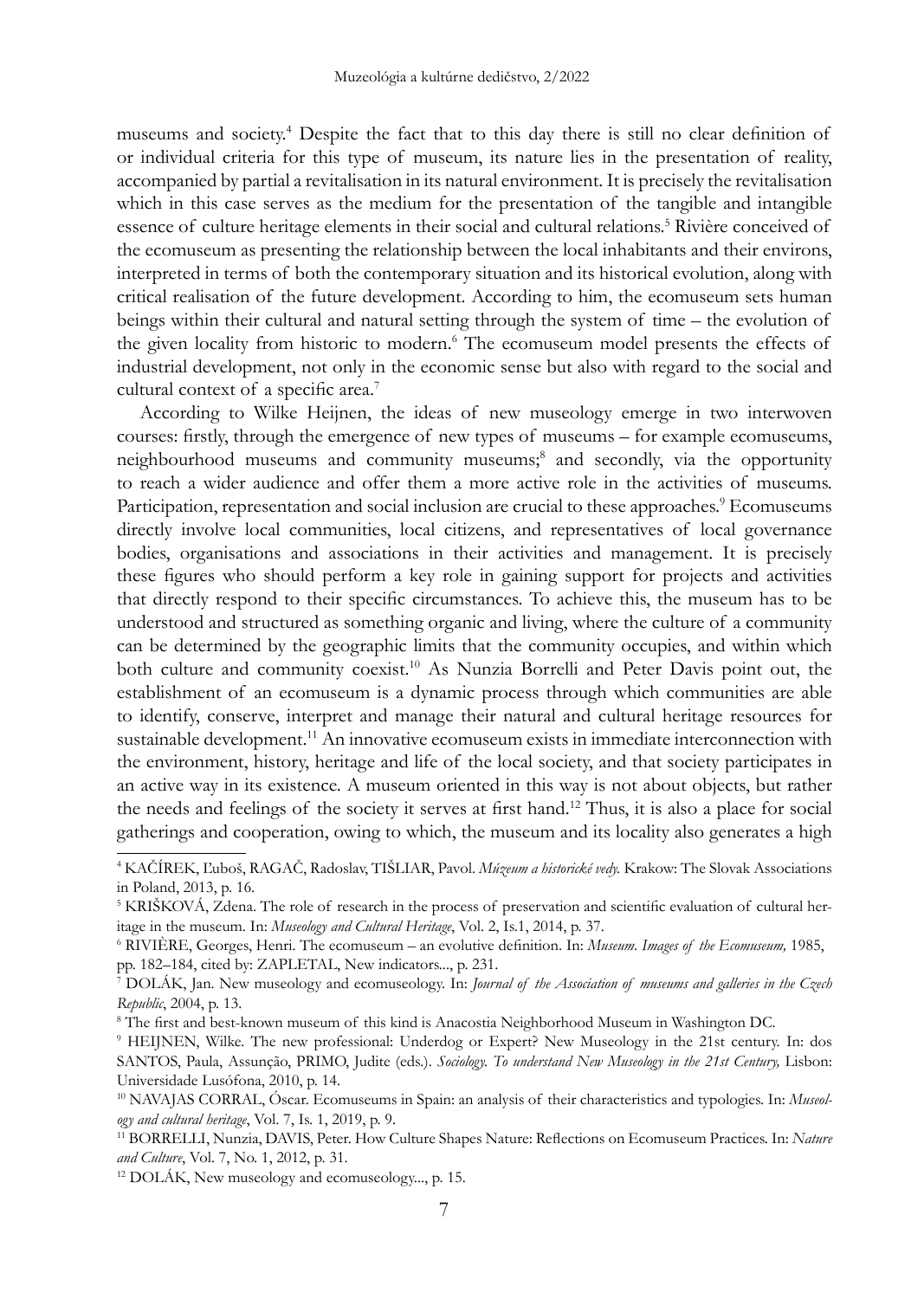level of social capital.<sup>13</sup>

Ecomuseums in their focus, in the cooperation and the participation of their stakeholders, and in their use of interaction and varied means of communication, offer an interesting and promising approach to the preservation and presentation of cultural heritage, particularly when it comes to sustainability and supporting local development. In addition, their contribution towards preserving cultural memory and supporting community identity is not negligible. The ecomuseum is designed, among other things, as an education tool, helping people to (re)discover their unique heritage and to preserve elements from the past which would otherwise risk being lost from the collective memory. At the same time, it offers a specific form of cultural tourism. Ecomuseums interpret local history and specific cultural and natural phenomena through active engagement, presenting them in an easy-to-understand form for local inhabitants and tourists.<sup>14</sup>

An attempt to redefine museums in cooperation with diverse communities followed from the ICOM 2019 conference, Museums as Cultural Hubs: The Future of Tradition.<sup>15</sup> Museums perform a vital role in mediating the sociocultural and economic potential of villages, towns and regions as tourist destinations. Some time ago, the word "enjoyment" was added to the definition of the museum, thus broadening its original functions – memory and education – with a third one: an experience. At the same time, none of these functions can exist independently. If we conceive of museums as regional tourism players, the "experience" element becomes crucial.<sup>16</sup> It directly correlates with one of the main forms of tourism, experience tourism, in which tourists seek out experiences different from their everyday life; in other words, a certain kind of excitement and adventure. Within this context, a tourist's presence and their participation in the action is important, it enhances the intensity of the experience.<sup>17</sup> A similar viewpoint is shared by Janka Beresecká and Lukáš Varecha, who note that when planning future tourism and creating offerings for tourists, it is necessary to bear in mind that people seek out life experiences; they want to satisfy their curiosity, experience diverse cultures and adventure, and 'feel' the places they have visited. They long to be involved in people's stories and participate actively in the culture and community. In this environment, it is no longer tourist products that are sold, but authentic experiences.<sup>18</sup> Recently, the tourism sector has seen a growing interest in active learning about the culture and history of the visited region and the everyday lives of

<sup>13</sup> KREISSLOVÁ, Sandra. Searching for lost identity. Community museum in Dedkov as a place for reconstruction of collective memory and local identity. In: TICHÁ, Jana (ed). *Museum and identity. Ethnological views.* Rožnov pod Radhoštěm: Wallachian Open Air Museum in Rožnov pod Radhoštěm, 2016, p. 35.

<sup>14</sup> ZAPLETAL, Miloš, MURÍN, Ivan. The role of the ecomuseum in natural heritage protection. In: KUMINKOVÁ, Eva (ed.). *Open-air museums. A unique way in museology.* Rožnov pod Radhoštěm: The National Open-air Museum, 2019, pp. 45–52.

<sup>15</sup> ICOM KYOTO: Museums as Culture Hubs – the Future of Traditions, accessed November 2020, http:// icom-slovakia.mini.icom.museum/icom-kyoto-muzea-ako-kulturne-centra-buducnost-tradicie/; DARULOVÁ, Jolana, KOŠTIALOVÁ, Katarína. Museums of minorities' cultures as a specific form of tourism. In: Klímová, Viktorie, Žítek, Vladimír (eds.). *Proceedings of the 23rd International Colloquium on Regional Sciences.* Brno: Masaryk University, 2020, p. 372.

<sup>16</sup> PŮČEK, Milan, Jan, PLAČEK, Michal. Museums as regional players in the tourist industry – difficulties in museological statistics. In: *Proceedings of the 19th International Colloquium on Regional Sciences.* Brno: Masaryk University, 2016, pp. 1040–1046.

<sup>17</sup> DARULOVÁ, KOŠTIALOVÁ, Museums of minorities' cultures... p. 372.

<sup>18</sup> BERESECKÁ, Janka, VARECHA, Lukáš. Rural tourism product. In: *Proceedings of the 21st International Colloquium on Regional Sciences.* Brno: Masaryk University, 2018, p. 562.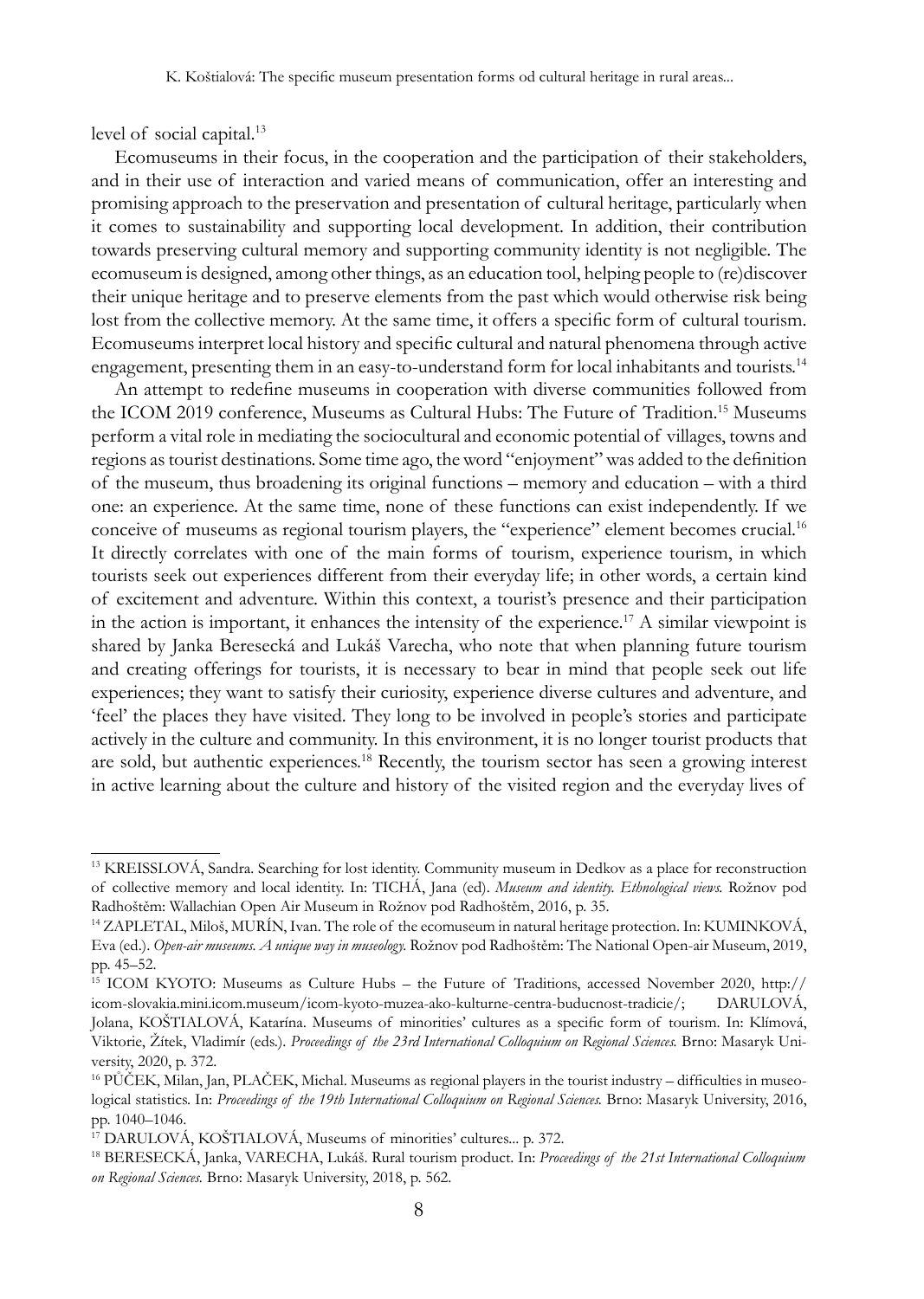people in specific settings.<sup>19</sup> Jiří Langer takes a particular interest in this issue, describing a visit to ecomuseums in Western Europe as follows:

The participants worked in the field during the day; in the evening they cooked traditional food using local ingredients; they learned local songs and also tasted local wine. Engaging visitors in traditional activities is popular in West European museums, and even more so in American museums. Arching one's back on a half-frozen potato field with a hoe in your hand is just one of the adrenalin experiences. The entire activity leads to the realisation and much stronger rooting of such ethnographic findings, which guides the present passively in our museums. ... These museums should enable the visitor to slow down their everyday race with time ... Here we discover that our museology (by which I mean generally central European) is lacking in the theory of psychology of the visitor and attendance.<sup>20</sup>

I would add that neither have we started to elaborate on the sociology of museology.

Óscar Navajas Corral, who analysed the development and key characteristics of ecomuseums in Spain, also drew attention to several problems they faced, such as the ambiguity of terminology, methodology and typology, as well as the heterogeneity of ecomuseums' key characteristics. He observed, for instance, that ecomuseums in Spain are a mix of those that applied for the designation due to their theoretical and methodological knowledge of ecomuseology, and those that adopted it for reasons other than its philosophy. In most cases, this reflects a given moment in the evolution of museums and museological thinking in Spain, but also points to possible methodologies of intervention in territory and heritage management beyond those of the conventional museum. The evolution and conceptualisation of ecomuseums is very much country dependent. For example, the origin of ecomuseums in Spain cannot be sought in open-air museums or in Natural Parks (as the case may be, for example, in France, Scandinavian countries or Japan), even though both have had their influence. Rather, their origin lies in the evolution of local museums and territorial museums marked, on occasion, by micro-nationalisms, decentralisation and opposition to an ever more intense globalisation. These initiatives derive from the "need" for a form of community recognition that can embrace identity, heritage and territory.<sup>21</sup>

The importance of ecomuseums in the sustainable development of society and the environment is indisputable, but their establishment and expansion is certainly not without its problems, both in Europe and the rest of the world. In Slovakia, the phenomenon of ecomuseology is gaining ground only very slowly. The concept of development, recordkeeping, databases and, alternatively, mutual internet promotion does not exist.

 Some Norwegian examples of ecomuseums also include educational public footpaths, a topic dealt with in the next section.<sup>22</sup>

<sup>19</sup> BITUŠÍKOVÁ, Alexandra. Cultural heritage and globalisation: The story of one locality. UNESCO. In: *Museology and cultural heritage,* Vol. 2, No. 1, 2014, p. 16.

<sup>20</sup> LANGER, Jiří. The status of museums in nature and tourism (three basic deficiencies of our work). In: *Ethnological debates*, Vol. XII, No. 2, 2005, pp. 82–83.

<sup>21</sup> NAVAJAS CORRAL, Ecomuseums in Spain..., p. 12, 17.

<sup>22</sup> ZAPLETAL, Miloš. The evaluation of the role of open air museums in northern Norway. In: Andráš, Peter, Zelen, Ján (eds.). *Acta Universitatis Matthiae Belii, the series Environmental management,* Banská Bystrica: Matej Bel University, 2014, pp. 28–34.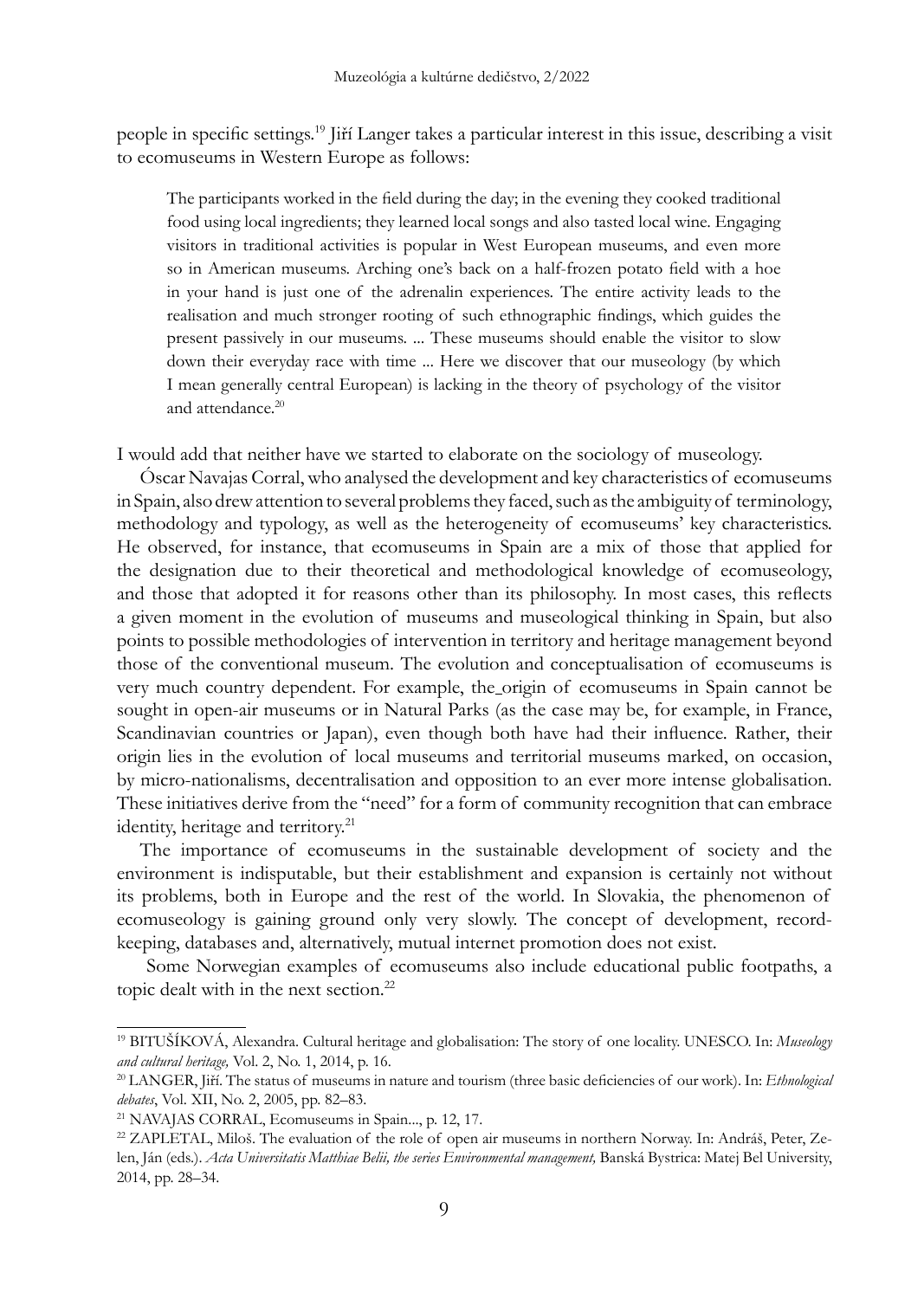## Educational public footpaths – the specific presentation form for natural and cultural heritage

Educational public footpaths (EPFs) include a wide range signposted tourist trails with diverse subject matter, differing in length and degree of difficulty, which were created to highlight the nature, countryside, history and culture of interesting locations or regions.<sup>23</sup> In a particular way, they contribute to the formation of the image of the locality and its natural and cultural heritage on a physical level, as well as the symbolic and cultural identification levels. The overlap of physical and symbolic phenomena provides a more complete picture of the country and life of an individual.<sup>24</sup> Educational footpaths demonstrate not only the level of cultural progress and cultural values, but the identity of the local society and how its inhabitants identify with the environment in which they live and are a part of. On an immaterial plane, such routes express a relationship between human beings and the local environment, animals, plants, visions, faith, values, aesthetic feelings and craft skills. They are also specific presentations of phenomena from traditional culture and folklore. Several definitions of educational footpaths emphasise their educational importance: as tourist and leisure functions, as active ways of spending free time, or as organised experiences and activities. According to Karolína Paukner and Jiří Woitsch, educational footpaths represent a specific medium, by means of which negotiating, influencing and acquiring knowledge of a specific country, its physical, natural, cultural-historic characteristics and memory happens for inhabitants of the regions and visitors – tourists. They are a purposefully developed network of meanings, which their creators add to the other layers of meanings in the country.25

In this context we can perceive EPFs as a means of communication that assists in developing awareness of the country, its cultural heritage and its attitudes towards environmental protection.26 For the villages and towns through which EPFs lead, they present a significant local representative feature; they enhance the attractiveness of the area; participate in the presentation of local governing bodies and micro-regional associations; and promote the activities of various institutions and clubs, thus contributing to improving the local economy, developing tourism and creating an image of the locality. EPFs are mainly established by organisations concerned with nature and environmental protection, forestry organisations, schools, towns, villages, NGOs and community groups.<sup>27</sup>

#### *Educational footpaths in Slovakia – history and current database*

The beginnings of the construction of educational footpaths can be traced to the USA, in the 1920s, and in Germany, in the 1930s*.* Over time, more were built and used, primarily

<sup>&</sup>lt;sup>23</sup> BURKOVSKÝ, Július, KRÁLIKOVÁ, Katarína. *Educational facilities in open air settings. Handbook for creating, operating and maintaining educational footpaths, locations and points*. Banská Bystrica: State Environment Protection Agency of the Slovak Republic, 2015; PACHINGER, Patrik, CIMERMANOVÁ, Ivona, SKUBINČAN, Peter et al. *Educational footpaths. Preparaion,implementation,maintenance.* Banská Bystrica: Slovak Environmental Agency, 2016.

<sup>&</sup>lt;sup>24</sup> PAUKNEROVÁ, Karolína, WOITSCH, Jiří. Bearers of memory or sources of false notions. Educational footpaths in the Czech Republic in an ethnologcial perspective. In: *Studia ethnologica Pragensia. Contemporary European Ethnology,* Vol. 63, No. 1, 2017, pp. 66–95.

<sup>&</sup>lt;sup>25</sup> PAUKNEROVÁ, WOITSCH, Bearers of memory..., p. 67.

<sup>26</sup> Gebhard, Katrin, Meyer, Michael, Parkyn, Morwenna et al. *Educational footpath planning*, accessed February 2021, https://www.oete.de/images/dokumente/projekt\_napant/ETE\_2006\_Trail\_Planning\_Guide\_sk.pdf.

<sup>&</sup>lt;sup>27</sup> See, for example, the educational footpaths created by Modra beautifying club and MČ Bratislava – Rusovce, as described in: KAČÍREK, Ľuboš, TIŠLIAR, Pavol. Múzejné exkurzie vo vyučovaní : minulosť a súčasný stav na Slovensku. In: *Museologica Brunensia*, Vol. 2, No. 3, 2013, p. 13.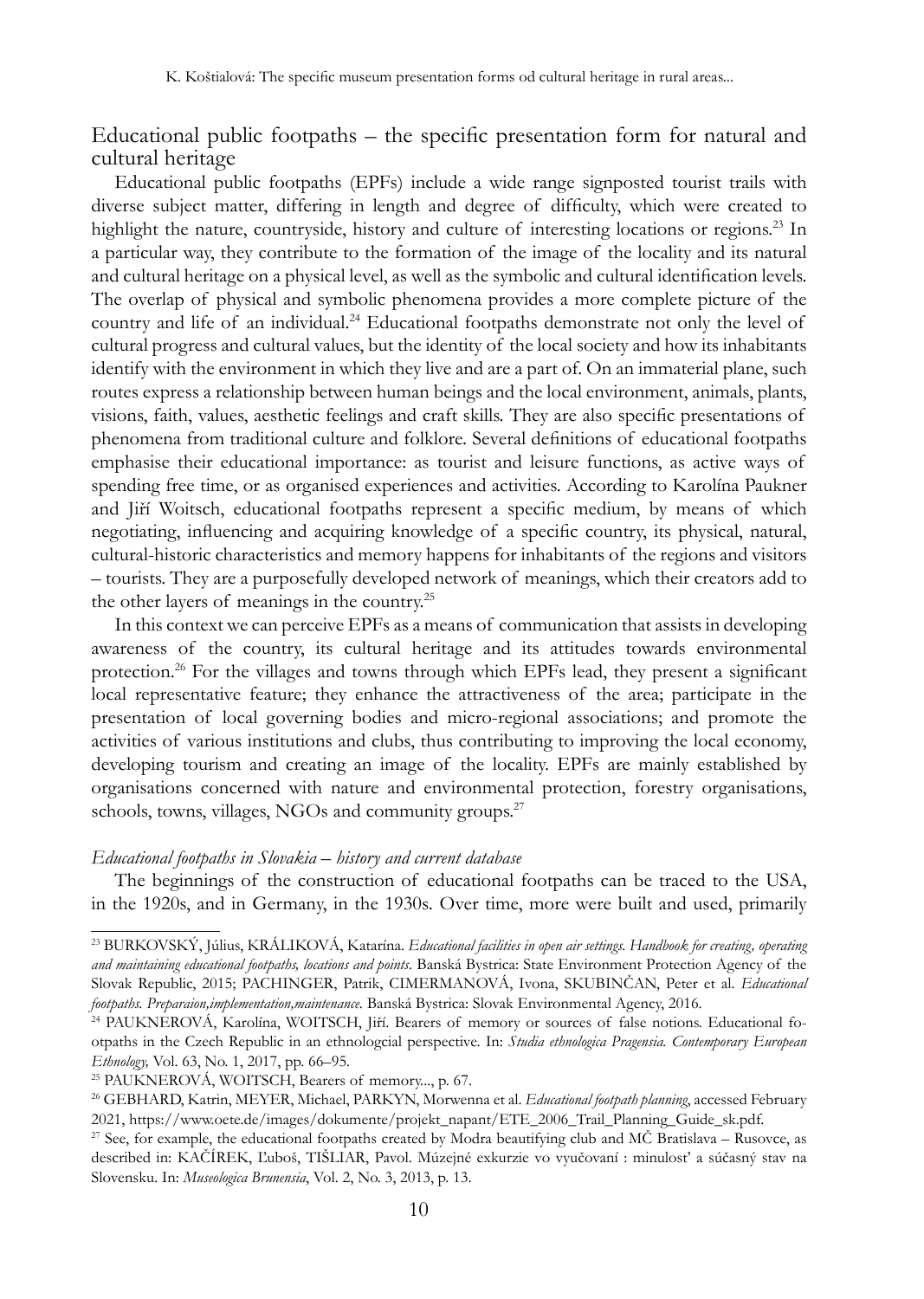in Poland, Czechia, Hungary and Russia.28 The initial prototype of an educational footpath was established in Slovakia in 1926, in the Štiavnické mountains, in the surroundings of Piarg (Štiavnické Bane). It had 32 stopping points and a special focus on forestry. The first official educational footpath in the Slovak Republic was Dunajec Breach, established in 1960 in Pieniny National Park; it is still in use today, after several restorations.29 The first EPF count in Slovakia in 1984 recorded 12 of them in total. In the following decades their number increased steadily and, according to available information, in 2007 there were more than 230 educational footpaths.30 It is difficult to establish accurate records, since neither their construction nor the end of their use falls under any record-keeping requirement or regulation. In this context I would like to mention, as a positive example, the project *Terrain geosciences teaching through using selected educational footpaths* (2017–2019), run by the Department of Physical Geography and Geoecology, Faculty of Natural Sciences, Comenius University in Bratislava. This project resulted in an actively maintained webpage detailing educational footpaths in Slovakia.<sup>31</sup> The established database is continuously updated as new information is added, providing basic information about paths and their characteristics, interesting facts, suggestions for use in education, map coordinates and terrain photographs. The filters enable users to make an initial search according to location, such as the higher territorial units and natural features. Based on the information provided by this source, there are currently 411 educational footpaths in Slovakia. The expanded filter offers several search options, for example according to topic (archaeological, mining, historical, cultural, religious, forestry, fruit-growing, etc.). Out of 79 culture-oriented footpaths are the Footpath of Jozef Kroner, the Čičmany Educational Footpath, the Bradlo Educational Footpath, the Educational Footpath in the Steps of Mining in Dobšiná, and the Educational Footpath of Hrušov village, presented in this paper. To classify educational footpaths according to topic is demanding, since only very few are monothematic, and none of the observed phenomena can be isolated from others. The prevalent method of presentation is under united topics (for instance, forestry and hunting, historic and cultural, forestry and cultural, etc.). It is precisely the above-mentioned topical blending which offers a positive and enriching perception of the country.

As mentioned at the beginning, there has been minimal research directed towards EPFs, and none from ethnologists. The fact that scientific and popular educative contributions are very rare does not reflect the reality of an ever-increasing number of educational footpaths and a growing interest among the population in this kind of educational approach to the natural environment, not to mention the use of EPFs as a tourism-based leisure activity, or their use in specific educational processes.

The angle we take when looking at this theme is truly interdisciplinary, intermingling natural, social, agricultural and technical scientific disciplines. The information sources include tourist leaflets and news bulletins mainly produced by the founders of educational footpaths and various other organisations. They differ in their content and graphic quality, depending on

<sup>&</sup>lt;sup>28</sup> WOITSCH, Jiří, PAUKNEROVÁ, Karolína. *Methodology for presenting settlement and landscape heritage by way of creating educational footpaths.* Plzeň: Western Czech University in Plzen, 2014, accessed February 2021, http://www.antropologie.org/sites/default/files/files/downloads/reports/metodika\_naucne\_stezky\_2015\_final.pdf.; Pauknerová, WOITSCH, Bearers of memory..., pp. 66-95; BURKOVSKÝ, KRÁLIKOVÁ, Educational facilities.., p. 36; PACHINGER et al. *Educational footpaths*... p. 47.

<sup>29</sup> BURKOVSKÝ, KRÁLIKOVÁ, *Educational facilities*..., p. 3.

<sup>30</sup> PACHINGER et al., *Educational footpaths*... p. 8.

<sup>31</sup> Educational Footpaths in Slovakia, accessed January, 2021, http://naucnechodniky.eu/.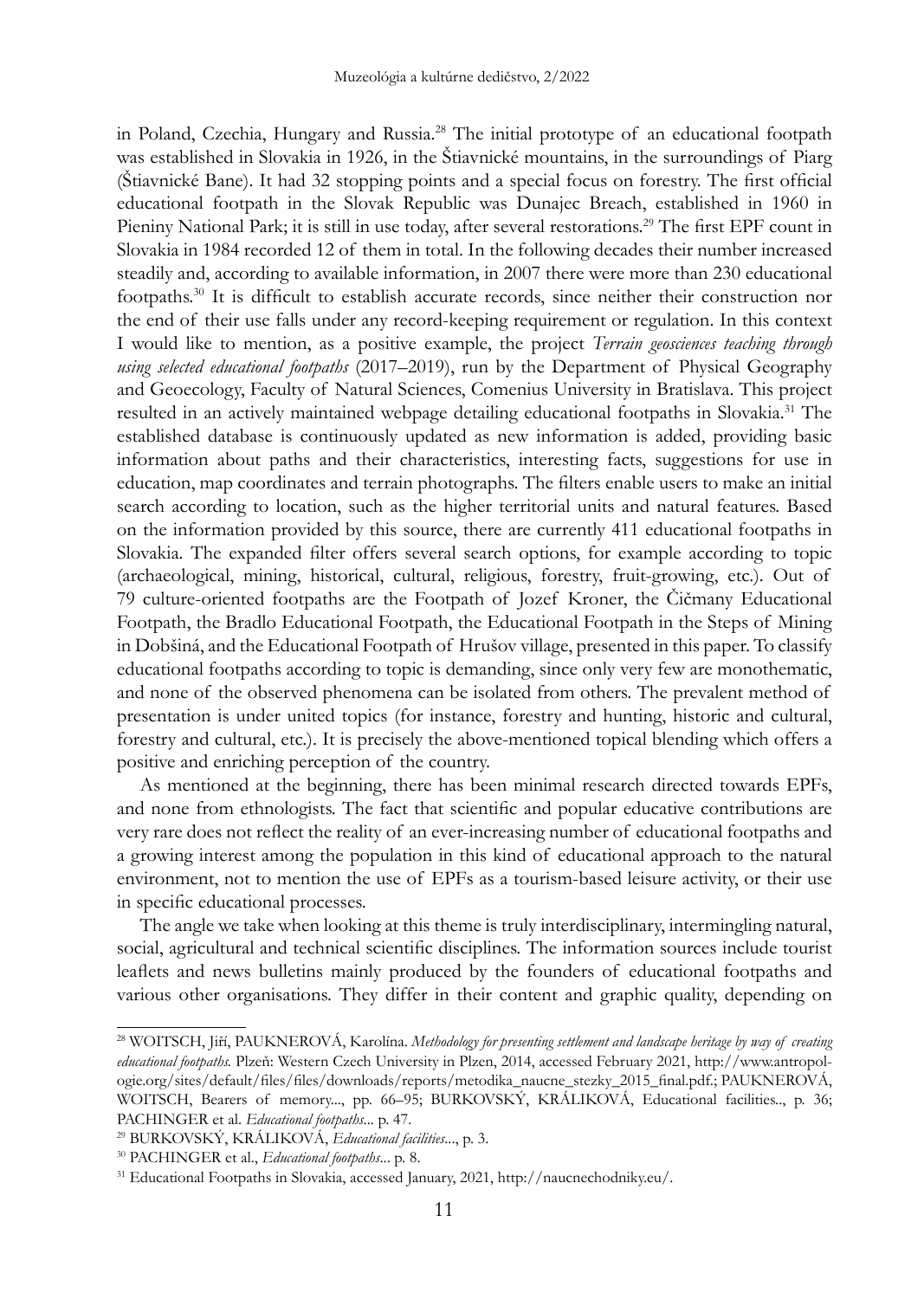their objective, financial means, and the authors' expertise. Several experts refer to the fact that educational footpaths are often built spontaneously and amateurishly, with inadequate levels of content, visual graphics and architectural execution and inappropriate use of funding. For these reasons, in 2015, the State Environment Protection Agency of the Slovak Republic published a methodology guide, followed, in 2016, by one from the Slovak Environment Agency. These guides aimed to highlight good practice, tried and tested principles and consequent rules, as well as a list of deficiencies in the creation, implementation and management of EPFs, drawing on positive and negative examples of existing educational footpaths.<sup>32</sup> Even though the numerous educational footpaths present cultural heritage in its tangible and intangible forms, methodological analysis or critical evaluation from the viewpoint of ethnologists is still missing.

Lately, EPFs have become popular spaces which, thanks to their specific means of illustrative presentation, provide not only tourism and sporting activities for individuals, but also experiences and information. They are built in order to promote the region or locality and make it more visible, and in their relation to the tourist industry, they offer substantial cognitive aspects linked with experience. The educational footpath user is not merely a passive observer; he or she has the opportunity to perceive a wider context when visiting the area. In this context, it is also necessary to draw attention to the negative environmental impacts EPFs can generate as a result of their operation, including overcrowding, damage to the surrounding environs, generating waste, harming wildlife, and noise pollution, among others.<sup>33</sup>

Hrušov – characteristics of the locality and pre-conditions for the establishment of the ecomuseum and educational footpath

The researched locality of Hrušov lies in the historic-cultural region of Hont, in the district of Veľký Krtíš. It is situated on a boundary populated by Slovak and Hungarian inhabitants (in the neighbouring village of Vinica, the majority of the population are of Hungarian nationality). Hrušov has a population of 835, mainly of Roman Catholic confession. Of this total, 144 are Roma people who live in the separated settlement of Kopanička. The inhabitants used to live mainly from agriculture and occasional seasonal work in agriculture, construction and forestry. Today many people from Hrušov commute for work to the district towns of Krupina, Zvolen and Banská Bystrica.

The scattered hill settlement is typical of the historic-cultural determinants which form the distinctive character of the country. One characteristic of village life in the past was double residency, where during the week inhabitants lived and worked on their farms in the hills, and on Sunday they all met in the village, where they had second homes (without farms). Several researchers have mentioned that villagers' former properties in the hill settlements are now frequently used as recreational cottages.<sup>34</sup> The original owners from the hill settlements

<sup>32</sup> BURKOVSKÝ, KRÁLIKOVÁ, *Educational facilities*..., p. 36; PACHINGER et al., *Educational footpaths*... p. 47. 33 BURKOVSKÝ, KRÁLIKOVÁ, *Educational facilities*..., p. 8–9.

<sup>34</sup> DARULOVÁ, Jolana. Lazy – a constituent of social and cultural capital and development potential of a village/ region (on the example of the villages of Hrušov and Oravská Lesná). In: *Slovak ethnography*, Vol. 67, No. 3, 2019, pp. 293–307; PRIEČKO, Martin. Social-political changes after 1948 and their impact on the way of life in Kysuce region "hill settlements" (definition of the factors leading to extinction of life in Lower Kysuce remote settlements in the second half of the 20th century). In: *Ethnography anthology*, Vol. 14, 2003, Martin: Matica slovenská, pp. 135–151; PRIEČKO, Martin. *Socioeconomic perspectives of scattered settlements in Slovakia: (comparison of the localities of Málinec, Nesluša a Valaská Belá).* Trnava: University of S. Cyril and Methodius, Faculty of Philosophy, 2015, p. 172.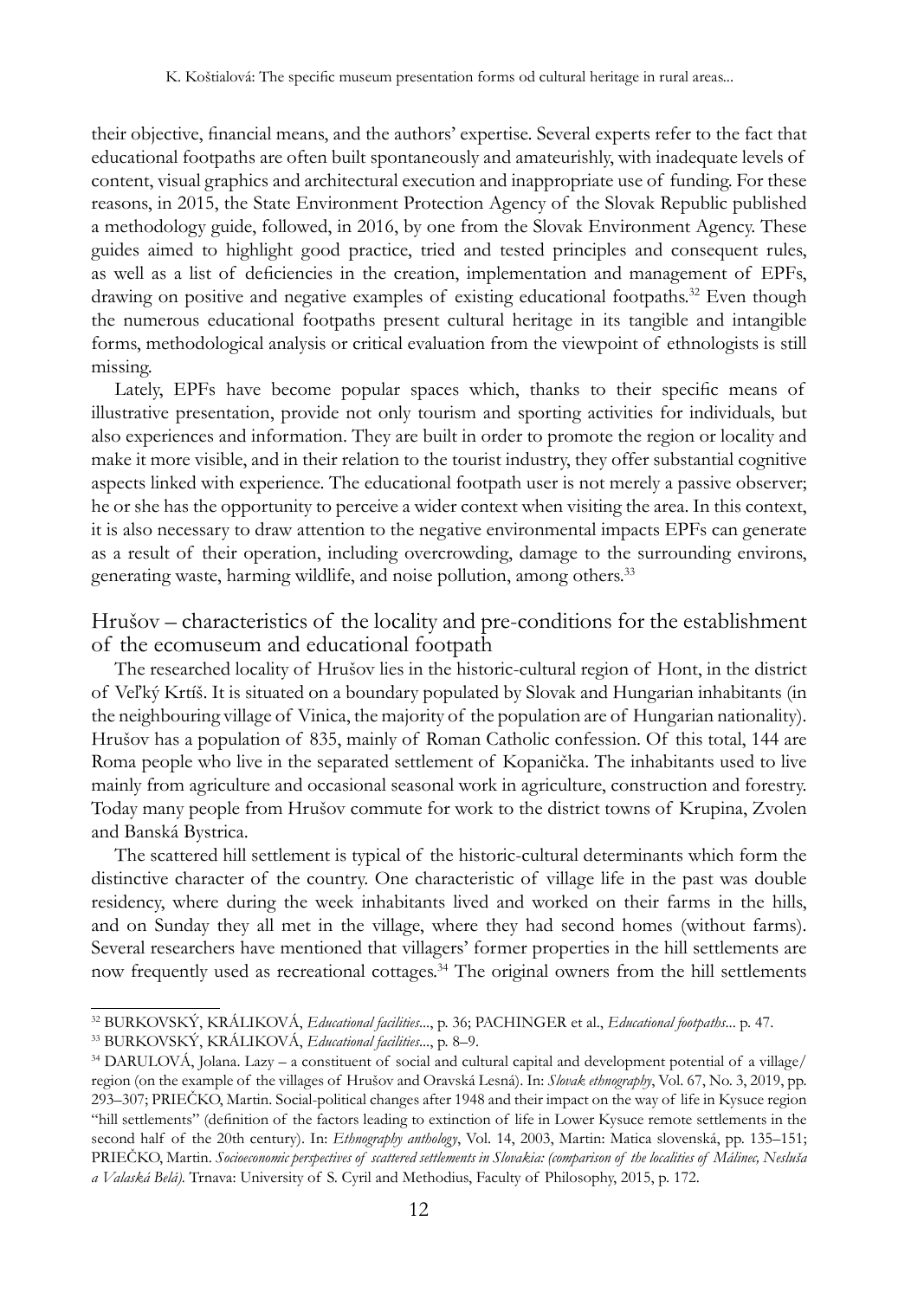mostly live in new brick houses in the village centre, so the original houses are used only occasionally – seasonally and at the weekend. In other cases, they are used for a combination of recreation and farming. In 1991 in Hrušov, not a single house out of 158 unoccupied houses was used for recreation, but by 2001 almost 30 houses out of 184 unoccupied ones were used in this way.<sup>35</sup> In 1995, local council representatives established the Association for Rural Tourism and Agrotourism with the aim of realising the potential of the hill settlements as places for a relaxing holiday. Transforming the function of the hill settlements, gaining a new perspective on their use in the development of tourism, and attracting new visitors to the village were the original motivating factors that led to the establishment of the ecomuseum and the educational public footpath in Hrušov. There were secondary motivations which were also very important, namely, supporting strong social relations and villagers' relations to traditional values, from which the members of the local community can find inner strength and security. Efforts towards ensuring the continuity of cultural traditions are also thriving through active connection with the younger generation.<sup>36</sup> According to ethnologist Ján Botík, the potential of Hrušov and its inhabitants lies in the preservation of the folk traditions and their relation to cultural values, as well as the willpower and social cohesion of the local community, manifested when organising and participating in various presentations.<sup>37</sup> In the community's collective identification processes, cultural heritage plays a key role, and also represents a significant local presentation tool. The local council therefore takes a long-term approach to protecting cultural heritage, on both a conceptual and practical level. This is evidenced by the council's exceptional efforts to prepare and publish a series of books about Hrušov under the traditional folk culture edition and project, the Fund for Traditional Folk Culture of the Village of Hrušov.<sup>38</sup> The project is the result of long-term council administration efforts to document and create an online cultural heritage database. The above-mentioned social cohesion creates endogenous cultural and social capital, which the ethnologist Ľubica Falťanová understands as "the ability of individual subjects of the settlement society to initiate, preserve, develop or refine from within and [to apply] their own power and local growth in its varied spheres".<sup>39</sup> The village has a rich and captivating societal life, as expressed, for example, by the folk group Hrušov, the children's folk ensemble Ragačinka, several other music bands, the sport club, the voluntary fire fighter corps, the hunting association and other organisations that are active there.

The instigators of the Ecomuseum Hont and Educational Public Footpath of Hrušov projects applied the experiences they had gained from organising local and regional events, such as the well-established regional Hont Parade (founded in 1996), visited by 12–15,000 people every year. The village leaders and organisers had gained extensive experience in forming cooperative regional partnerships and in grant application and management via various projects which came in useful when formulating their objectives.

<sup>35</sup> DARULOVÁ, Hill settlements – the part..., p. 303.

<sup>36</sup> DARULOVÁ, Jolana, KOŠTIALOVÁ, Katarína, Krišková, Zdena. *The countryside, traditional, modern and inspi*rational. The villages of the year – Hrušov, Dobrá Niva, Oravská Lesná, Spišský Hrbov. Banská Bystrica: Signis, 2020, p. 9.<br><sup>37</sup> BOTÍK, Ján. Hrušov and the people of Hrušov. Hrušov: The village of Hrušov, 2014, p. 200.

<sup>38</sup> This project has been running since 2020.

<sup>&</sup>lt;sup>39</sup> FALTANOVÁ, Lubica. The role of community groups in endogenous development of small villages. In: FALTAN, Ľubomír, ed.: *Small rural settlements in Slovakia at the beginning of 21st century*. Bratislava: IRIS, 2011, pp. 189–226.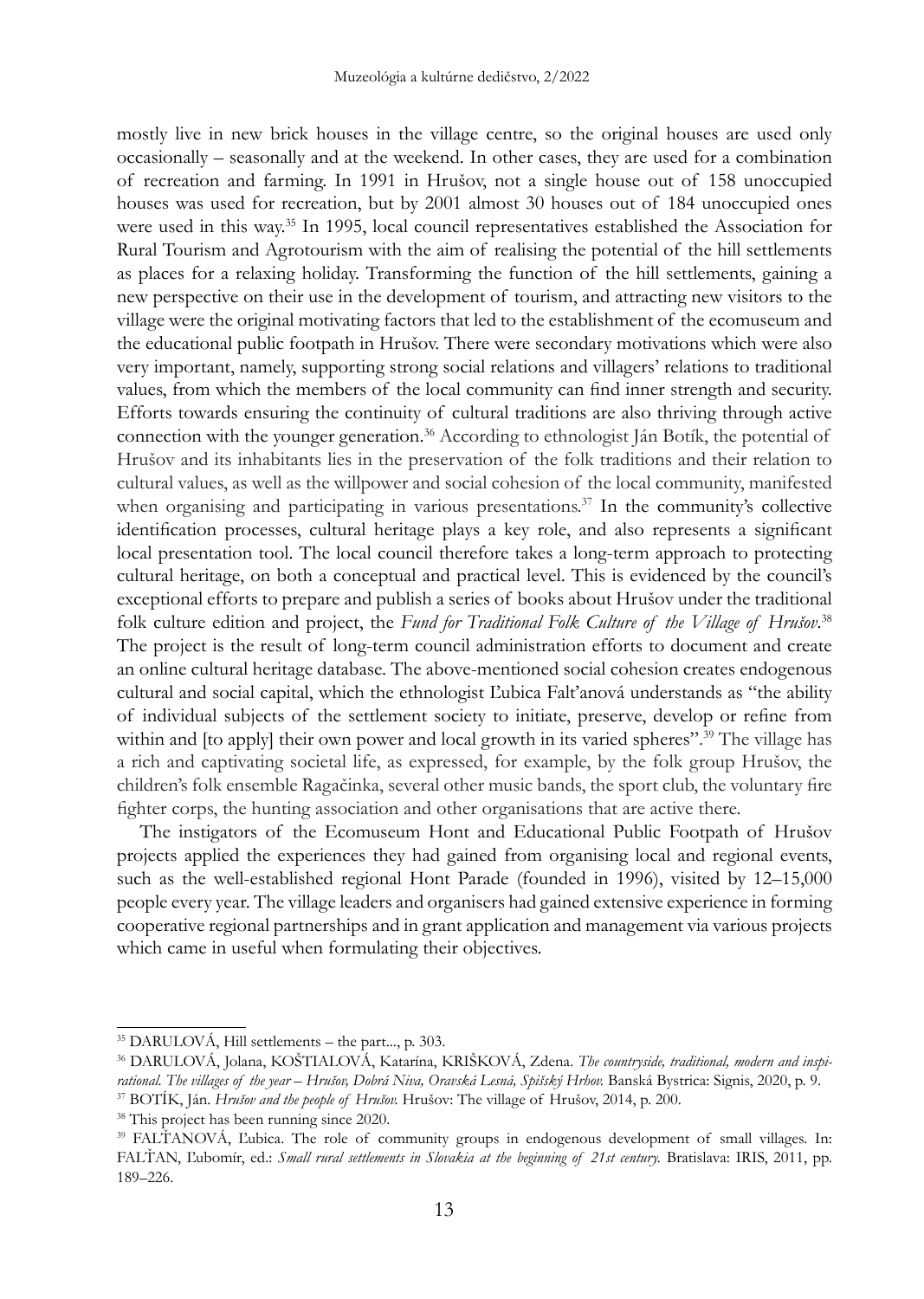### The Ecomuseum Hont project

*We do not have a lot of derelict houses or damaged fences, like you can see elsewhere. We are trying to preserve the houses and show how people lived a long time ago. The older people here are willing to talk about it. They are happy when other people are interested.* (Woman, 51–60 y.o.)

It took several years to create the Ecomuseum Hont project and it had several variants. In the initial period (2002–2004) it was organised by the Association for Rural Tourism and Agrotourism Hont and the community group of Hrušov (OSOH), supported by the Association Amber route. It was developed as a regional tourist attraction and the villages of Baďan, Brhlovce, Čelovce, Počúvadlo, Prenčov, Sebechleby and Sucháň also joined in. The aim of the project was to create a tourist attraction which offered a week-long or weekend stay in the Hont region. The target group was tourists and spa guests from the nearby spa of Dudince. During their stay, visitors could get to know local places of natural, architectural and historical interest, as well as experience rural life, traditional cuisine, folk phenomena and the nature of the local people.40 The idea of the ecomuseum was updated and elaborated on in 2011 via a cooperative Ecomuseum project under the name *Get to Know the Life of the Hont Villages* (2011–2012).The project arose from the cooperation of two local activity groups, the Golden Route (MAS – Local Activity Group) and Krtiš Poiplie Partnership. Its primary objective was to publicise Hont as a cultural and historical region, that has

*well-preserved cultural heritage manifested in original architecture, traditional customs, folk costumes, cuisine and crafts. Additionally, the natural environment is not negatively affected by modern times. ... The image of Hont is completed by its people, who are kinder and more hospitable than in other parts of Slovakia. Our aim is to show the true nature of the region – with its rich and typical past, as well as a varied and amiable present*. (Man, 51–60 y.o.)

The project was also initiated as a way to attract tourism by drawing on local resources, and focused on the use and promotion of local distinctiveness and the area's natural and cultural heritage as a means of developing the Hont region. It involved inhabitants in presenting elements of the local culture typical of all the participating villages via activities such as presentations, tasting sessions, authentic cultural displays and physical activity.<sup>41</sup> The inclusion of local businesses, groups, associations and councils was an essential aspect, due to their relation to the material and religious sphere, as well as social identification.<sup>42</sup> Local villages could participate in the project and be included in the network of ecomuseums only after fulfilling the following criteria:

1. Local uniqueness – the protagonists should be aware of the area's unique characteristics and originality, arising from the local natural and cultural heritage (crafts, famous figures, culinary specialities, customs, tales and legends, natural features, historic sights, etc.) and offer active participatory experiences (dance tuition, craft workshops, etc.).

<sup>40</sup> AUGUSTÍNOVÁ, Mária. The Ecomuseum Hont. In: *Hrušovské noviny*, Vol. 1, No. 1, 2002, p. 6.

<sup>&</sup>lt;sup>41</sup> ZLATÁ CESTA [The Golden Way]. Cooperation project The Ecomuseum Hont – get to know the life of Hont villages, accessed December, 2020, http://www.zlatacesta.sk/ekomuzeum-1/o-projekte.html

<sup>&</sup>lt;sup>42</sup> KRIŠKOVÁ, Zdena. Utilisation of social and cultural potential of the local societies by presentation of their cultural specifics. In: *Slovak ethnography,* Vol. 67, No. 3, 2019, pp. 308–323.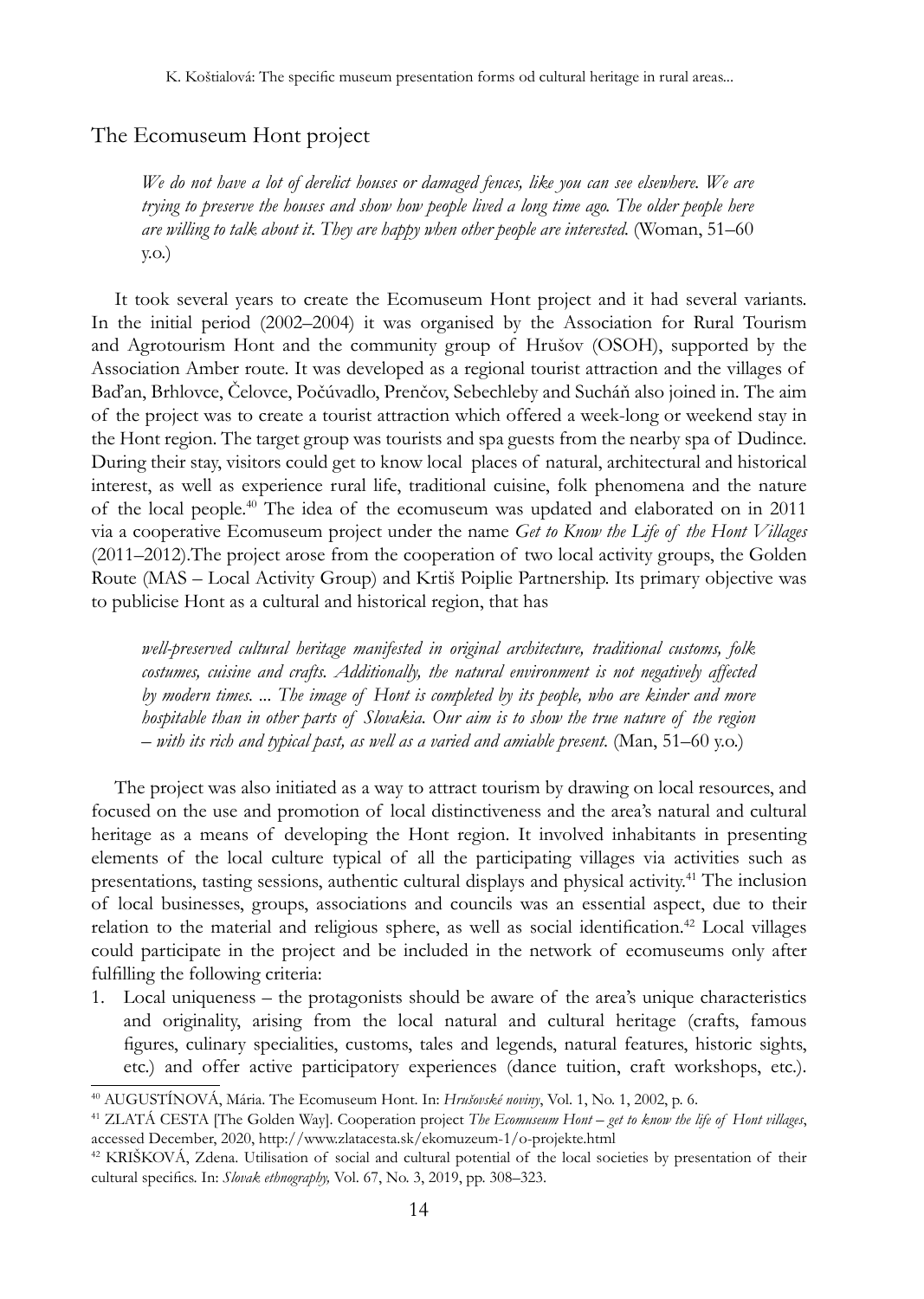- 2. Revival the ecomuseum is founded on direct contact and communication between visitors and local inhabitants in such a way that there is direct community participation when making information and cultural specifics available, enriched by live presentations.
- 3. Cooperation there is an emphasis on mutual respect for diverse cultures and the individual topics/ themes of the protagonists, which must not be duplicated across different projects.
- 4. Responsibility the persons who manage the cooperative's working teams and are responsible for the successful execution of activities should be mainly drawn from the pool of cultural value bearers (members of clubs and groups, volunteers, craftspeople, musicians, business people).
- 5. Viability the collaborating parties demonstrate the ability to achieve the stated intentions and objectives of the project, with the aim of achieving sustainability.43

The list of participating villages and the attractions they developed is as follows: Bátorová (Village Life – Traditions and Crafts); Čelovce (Čelovská Chrupka);<sup>44</sup> Hontianske Tesáre (The Seven Wonders of Tesáre); Svätý Anton (The Farmers' Yard); Štiavnické Bane (The Village of World's Firsts); Veľká Čalomija (History and Relaxation along the River Ipeľ); Vinica (Looking into a Vineyard and Cellar). Hrušov named its offer A Day in a Hrušov Yard and in their publicity materials they mention the small-scale version of the Hrušov parade. Hrušov presented itself in a more complex way, using an effective blend of tried and tested activities which took place during the Hont Parade festival and in locations that are part of the Educational Public Footpath (for example, visiting the distillery, blacksmith's workshop, folk house, fire station, farming equipment, etc.). In order to educate the public in the cultural context of the local society, the physical exhibitions were complemented by interactive programmes designed to enhance the emotional experience for the visitors, such as local food tasting (*lepniky* pasties baked in a stone oven), drink tasting (pear schnapps, local wines), and folk presentations (meeting with local folk musicians and accordion players). The project fulfilled the important aim of promoting the village to the outer world. As well as publishing bulletins and information leaflets, the people of Hrušov promoted the area at the international tourism and gastronomy trade fair, ITF Slovakiatour and Danubius Gastro, in 2003 and 2004. Another facet of the project was methodological meetings and professional training organised by local leaders. One of the most important aspects of the project was its viability: even after its completion, the established collections are constantly being added to with the newly acquired exhibits. In addition, the village is creating new thematic collections in individual buildings, by placing the emphasis on their original intended use.<sup>45</sup>

## The Educational Public Footpath of the village of Hrušov

*The educational public footpath connects all the significant values the village possesses: the natural, architectural, landscape and spiritual values, because it is pointless to walk across the country unless you stop and meet the local people, have a little chat in the local dialect, to talk about life values, because the people from the hills like sharing their experience with the visitors from towns.* (Man, 51–60 y.o.)

<sup>43</sup> Zlatá cesta*.*..; KRIŠKOVÁ, Utilisation of social and cultural..., pp. 314–315.

<sup>44</sup> Chrupka is an old variety of black hard cherry.

<sup>45</sup> KRIŠKOVÁ, Utilisation of social and cultural..., pp. 315–316.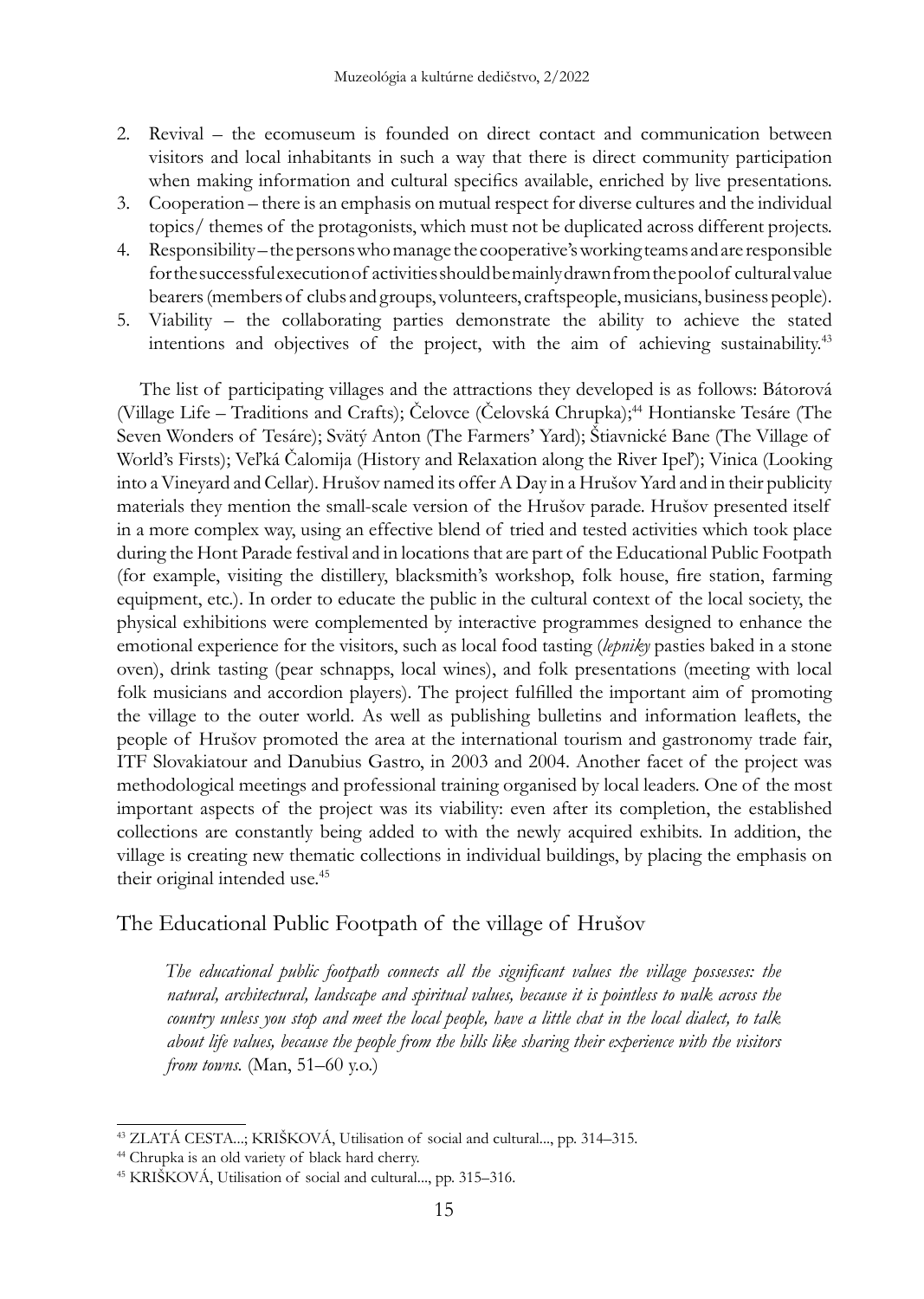The idea of establishing an educational public footpath in Hrušov started to form in the mid-1990s. The footpath has been frequently modified and added to with new activities and experiences sometimes as a result of other projects (such as the Ecomuseum Hont project), or as new needs are identified. Initially, the footpath had six points where the visitor could stop and read information, but the newer (2012) version offers thirty. It is polythematic and provides visitors with a deeper understanding of the locality, the terrains covered in different segments of the path, and the relationship between nature and the people, offering an example how to blend the landscape, natural heritage and cultural specifics of a village within a single attraction. The path consists of a northern and southern circuit, interconnected in the shape of a number eight, the midpoint being the village centre. The southern circuit, with a length of 6 km, is relatively easy, passing through orchards and vineyards and leading up to viewpoints at the Hrušov hill settlements. The northern circuit is 9 km long and is more difficult. Its stopping points (which include features and information boards) include the bread-making ovens, the folk house, the sand mine, the coal mile, forest herbs, the Calvary, invertebrates, the solar power plant, the watchtower on Prášny Vrch, vertebrates, hunting, a traditional wooden house, the giant's pot, and traditional hill farming. The southern circuit stopping points are the amphitheatre, the church, the apiary, fruit farming, cellars, mushrooms, flora in dry areas, a viewpoint, birds, wine making, European mountain ash, the King's Well, hemp-soaking facilities, farm machinery and the distillery.<sup>46</sup>

As Ján Lacika and Ján Hanušin observe, the hilly country of Hrušov has been only subtly transformed and has retained its authentic traditional appearance up to the present day.<sup>47</sup> The route is demarcated in such a way as to provide visitors with a sense of the existing landscape and natural features, as well as points of unique historical and cultural interest. The individual stopping points reflect the genius loci, the harmony between people and nature, the hilly geography as a distinctive type of cultural landscape which reflects the human life within it, and the spiritual values of the local community, all contained within the authentic environment.

One of the stopping points presenting the natural–architectonic specifics of Hrušov is the tuffaceous sandstone wine cellars which, due to the natural attributes of the stone, maintain a favourable temperature for storing vegetables, fruit and wine. The close connection between the people and nature is illustrated by the cascade of small cisterns, dug into the hillside, through which water flows. Until fairly recently (just after WWII), the women of Hrušov used these cisterns for soaking hemp. Some segments of the path illustrate occupational activities, such as the private collection of farming machinery, the collection of firemen's helmets, the coal mine, the blacksmith's forge and the distillery. The farming machinery collection was started in 1999 by a native of Hrušov, Anton Matušov; it now comprises more than 100 exhibits. Matušov's collection mainly focuses on stabilisers – technical machines with stable positioning, used to distribute power and activate threshing machines, circular saws, grinders and other farming devices.

In terms of the connection between the role and viability of the ecomuseum and the educational public footpath, it is worth drawing attention to the folk house and the House of Folk Clothing, which is currently still under development. Folk house No. 178 presents a number of characteristic elements of Hont folk architecture of the nineteenth century, and is regis-

<sup>46</sup> DARULOVÁ, KOŠTIALOVÁ, Krišková, Zdena. The countryside, traditional…, p. 59.

<sup>47</sup> LACIKA, Ján, HANUŠIN, Ján. Selected geographical aspects of hill settlement development in K.Ú. Hrušov. In: *Geographical information*, Vol. 22, No. 1, 2018, p. 269.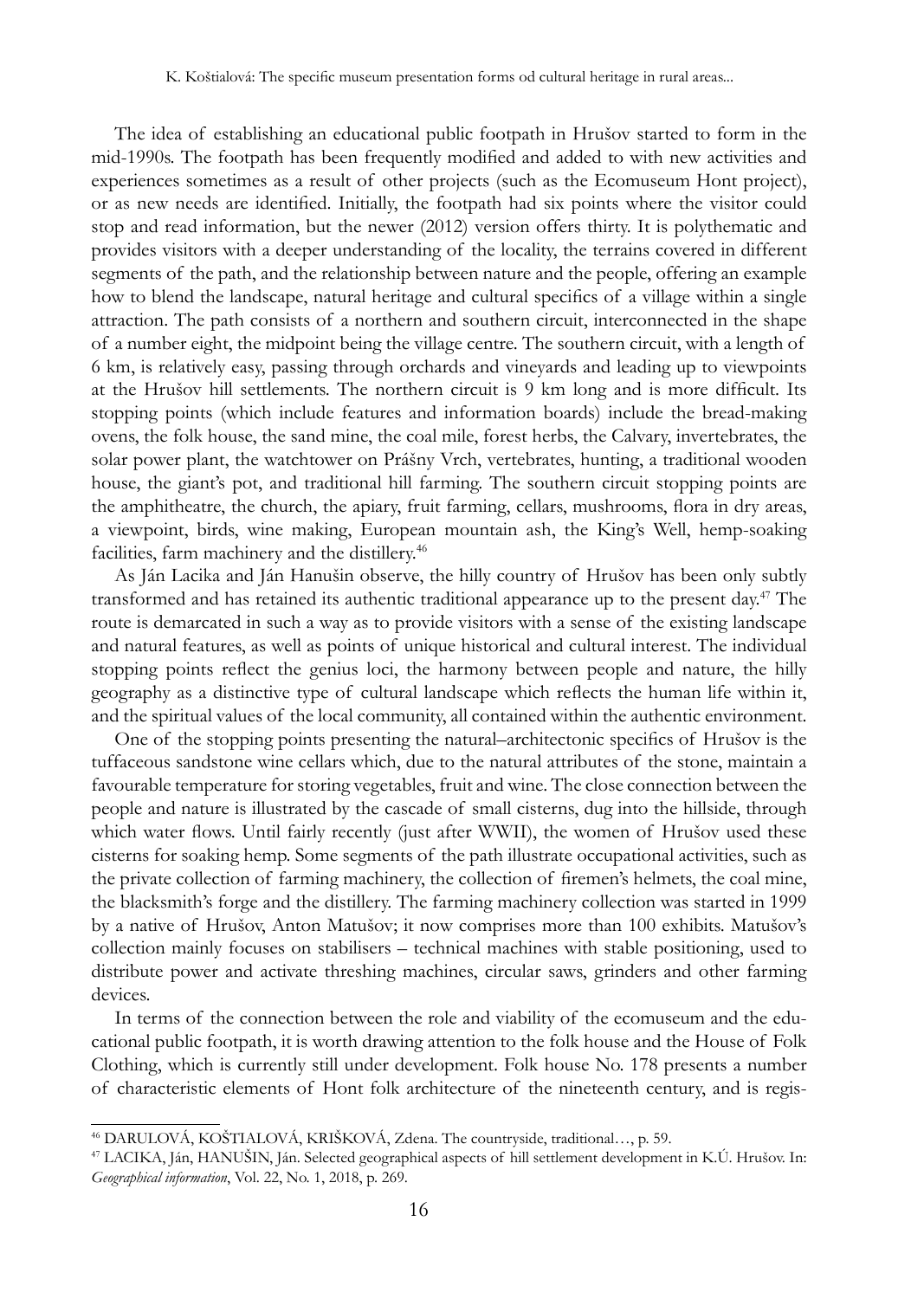

**Fig. 1:** *The farming machinery collection* (photo: Katarína Koštialová, 2019)



**Fig. 2:** *The folk house* (photo: Katarína Koštialová, 2018)

tered on the central list of cultural monuments of Slovakia. Its walls are built from sandstone with clay mortar. The roof has a carved wooden gable and a gable-end vent jutting forward on ornamental wooden beams. A cross and two skylights are carved into the gable. The roof was originally thatched with straw, but the thatch was replaced with ceramic roofing tiles in the 1960s. The carved wooden windows and doors retain their original decorations.<sup>48</sup> The house has a traditional layout

with three rooms (a multi-purpose chamber, a black kitchen and a small entrance-way) and furniture is arranged to

reflect that of a typical Hrušov house. Collections of products made by craftsmen – for example those of a shoemaker and furrier – can be found here. The items are not exhibited in the style of a typical museum collection but are set out as they would have been used in real life, with the deliberate intention of not merely preserving them but actually showing the life of Hrušov's community to visitors. The folk house – along with other features on the educational public footpath, such as the distillery and blacksmith's forge – comes alive during the Hont Parade, when it becomes one of the focal points of the festival. Bread with lard and onions is on offer in front of the house, women bake traditional *lepniky* pasties in the yard, and inside the house older people, the bearers of traditional culture, communicate with visitors in the local dialect. In this way, direct interpersonal contact is

established between the people of Hrušov (the performers) and the visitors (the recipients). Thanks to the active partici-

pation of the local community, the whole space becomes a presentation of the way of life and traditional culture, offering not only information, but also atmosphere and experiences.

The latest project is the House of Folk Clothing, which will join the local network of museums and EPFs. The project involves reconstructing and extending the original farmhouse and furnishing it to create an appropriate space for the presentation of traditional Hrušov clothes. The village will assemble, protect, manage, preserve and present collections of clothing and accessories according to gender, age, status and occasion (festive attire, work clothes, etc.). The local council has been buying various garments from villagers for several years, and the collection thus far consists of more than 460 exhibits.

<sup>48</sup> Website of the Development Programme of the village of Hrušov for 2007–2013, accessed December 2020, www.hrusov.sk/program-rozvoja-obce-na-roky-2015-2024.html.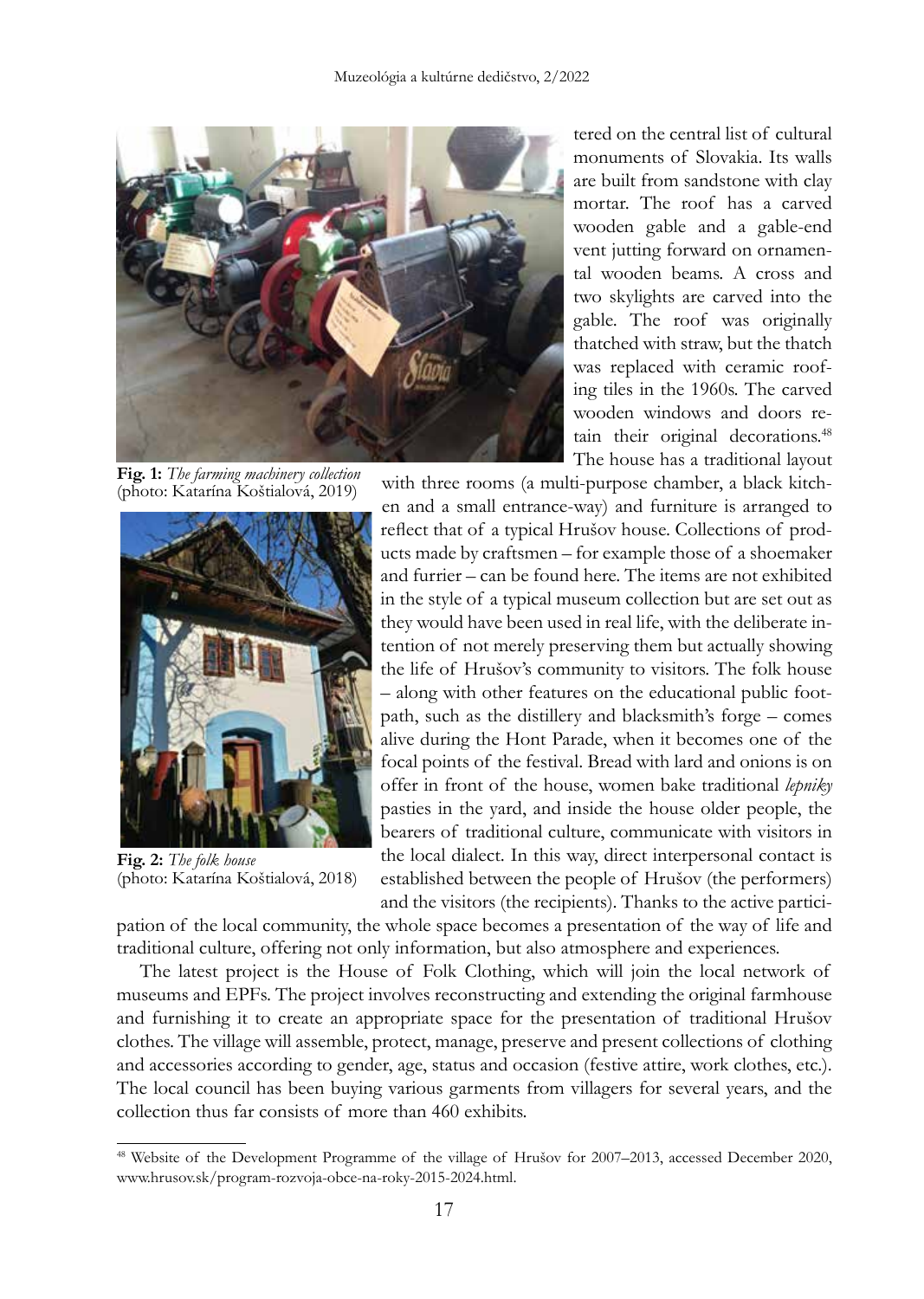

Its objective is as follows:

### **Fig. 3:** *The blacksmith's forge* (photo: Katarína Koštialová, 2019)

*We still wear those clothes here; it's not only older women who wear them, but also younger people on festive occasions. Children and youths also have traditional folk costumes. We felt sad when resellers started coming to the village and buying up traditional folk costumes cheaply from our people, so we decided we would buy them ourselves. We collect traditional folk costumes and what we can't do, older women who know how to will sew for us, so they will look and be real, and not fake, for the future generations.* (Woman, 51–60 y.o.)

In the reconstructed house, there will be space for training courses, conferences, and meetings between experts and members of the public, as well as exhibition and deposit rooms. The project is funded by the EU, with the financial participation of the council.

*We intend to continue rescuing traditional houses in Hrušov and gradually change them into museums. We want the House of Folk Clothing to complete the building of Hrušov's cultural heritage collection, and make the offer of local features more attractive to rural tourism.* (Man, 51–60 y.o.)

#### Conclusions

In the past few decades, a shift has taken place in the way museums communicate, present and mediate facts and realities. Contrary to the traditional museum, which focuses on objects, museums today concentrate their efforts mainly on context.<sup>49</sup> Communication with visitors creates conditions for a more complex perception of the correlation between nature, the landscape, and historic and sociocultural phenomena. Alternative types of museums – such as local and community museums, ecomuseums, reconstructed historical sites in situ and educational footpaths – enable this, to a certain extent, offering the visitor a clearer understanding of the uniqueness of local elements in the context of their evolution.<sup>50</sup>

The objective of this explorative study was to present some basic knowledge about ecomuseums and educational footpaths, which have thus far received little attention in the ethnological literature. It examined two specific examples of museological presentation – the Ecomuseum Hont project and the Educational Public Footpath of Hrušov village – highlighting the opportunities they represent in terms of museum communication by their ability to connect the landscape, the people who inhabit it, and the material and spiritual features of the area and local community.

These activities established themselves in the village due to the particular conditions of its existence. On the one hand, the difficult living conditions arising from Hrušov's geographical

<sup>49</sup> WAIDACHER, Friedrich. *General museology manual.* Bratislava: Slovak National Museum, 1999, p. 477.

<sup>50</sup> KRIŠKOVÁ, Zdena. *Ethnocultural contexts in blue print production: the blue print workshop in Hranovnici.* Banská Bystrica: Matej Bel University, Institute for Social and Cultural Studies, Faculty of Arts, 2012, pp. 131–132.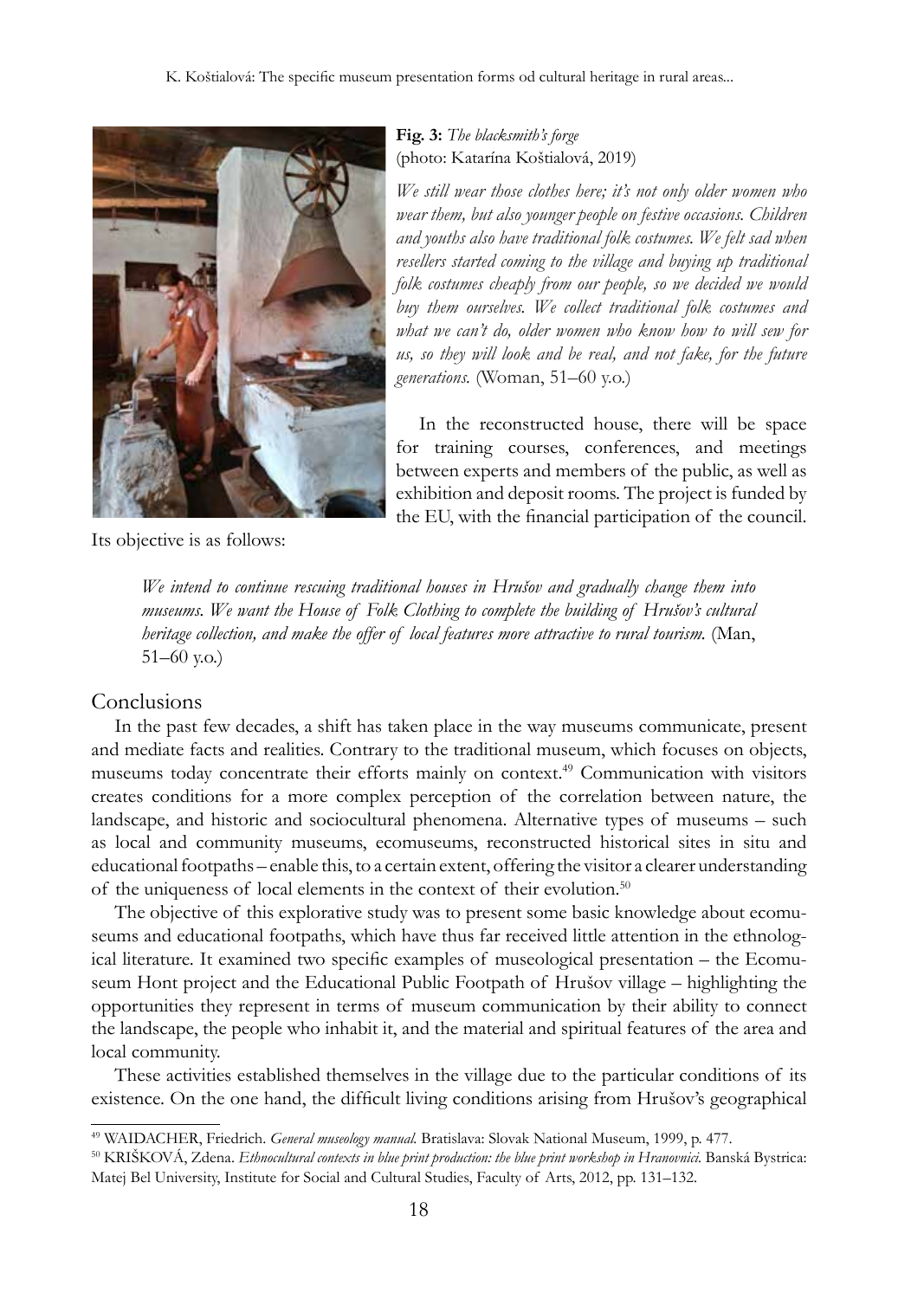and cultural isolation restricted the local community; on the other hand, these same conditions motivated the community towards mutual cooperation, trust and a desire for for shared experiences.<sup>51</sup>

The village representatives emphasised the importance of drawing on local resources and natural and cultural heritage; these are treated as fundamental factors by the council when developing strategic plans for the future. They conveyed their vision for promoting the locality as a characteristic area with a farming hill settlement and discussed the search for new ways of expressing this when presenting heritage elements. Their approach arises from direct knowledge of local values; the council systematically supports research into traditional culture and cultural heritage, and compiles collections to which it continuously adds new exhibits. These local leaders connect tradition and innovation, stability and a dynamic approach, reproduction and creativity under the current circumstances<sup>52</sup> in a manner that benefits local tourism. An important aspect of their success lies in cooperation with local and regional associations and the proactive creation of partnerships to apply for funding from the state and the EU.

The Ecomuseum Hont project and the Educational Public Footpath of Hrušov are closely related and, in a sense, blend into each other, together representing a fine example of the utilisation of new museological forms. They were in essence created to present the natural and cultural heritage of the locality in relation to the authentic environment and local community life, while reflecting current trends towards contextual experience (as provided by the hemp-soaking cisterns, bread ovens, coal mile, and tuffaceous sandstone wine cellars). In the wider context, they are involved in the process of promoting the village by means of revitalised traditional spaces (the folk house, distillery, blacksmith's forge, house of pears, house of folk clothing, and others) and regional and national events (A Day in a Hrušov Yard, tasting homemade bread and the Hont Parade festival), but the key aspect is the local community cohesion, with local participants heavily involved in the sustainable development of the village.

Both the ecomuseum and the EPF convey information to visitors in an interactive form. Features such as the Calvary, Prášny Vrch viewpoint and the hill settlements offer cultural and aesthetic experiences, while also providing outdoor activities (such as hiking and running) and relaxation for tourists. The ecomuseum and educational footpath bring to life objects that are part of the cultural and social life of the village. Their collections and activities represent local sites of memory and reconstruct images of past in order to present the ethnocultural traditions of Hrušov. In addition, these forms of presentation serve an important role in the creation of local identity, fostering a mutual sense of belonging. They also have a role in ethnic identification, local representation, education and experience.

On the basis of the case study presented here, it is reasonable to view rural ecomuseums and educational footpaths as a viable alternative to traditional museums. They represent important opportunities for localities, but it is important not to regard these themes as a romantic ideal.<sup>53</sup> I perceive them as an example of good practice, offering tools and applications that support the presentation and protection of cultural heritage while offering educational elements, facilitating experiences, and supporting tourism.

<sup>51</sup> KOŠTIALOVÁ, Katarína. The Hont Parade – A positive example of the marginalised village of Hrušov. In: *Ethnography review*, Vol. 30, No. 3, 2020, pp. 213–222.

<sup>&</sup>lt;sup>52</sup> For further information, see: BESSIÈRE, Jacinthe. Local Development and Heritage: Traditional Food and Cuisine as Tourist Attractions in Rural Areas. In: *Sociologia Ruralis*, Vol. 38, No. 1, 1998, pp. 21–34.

<sup>53</sup> BORRELLI, DAVIS, How Culture Shapes Nature…, p. 44.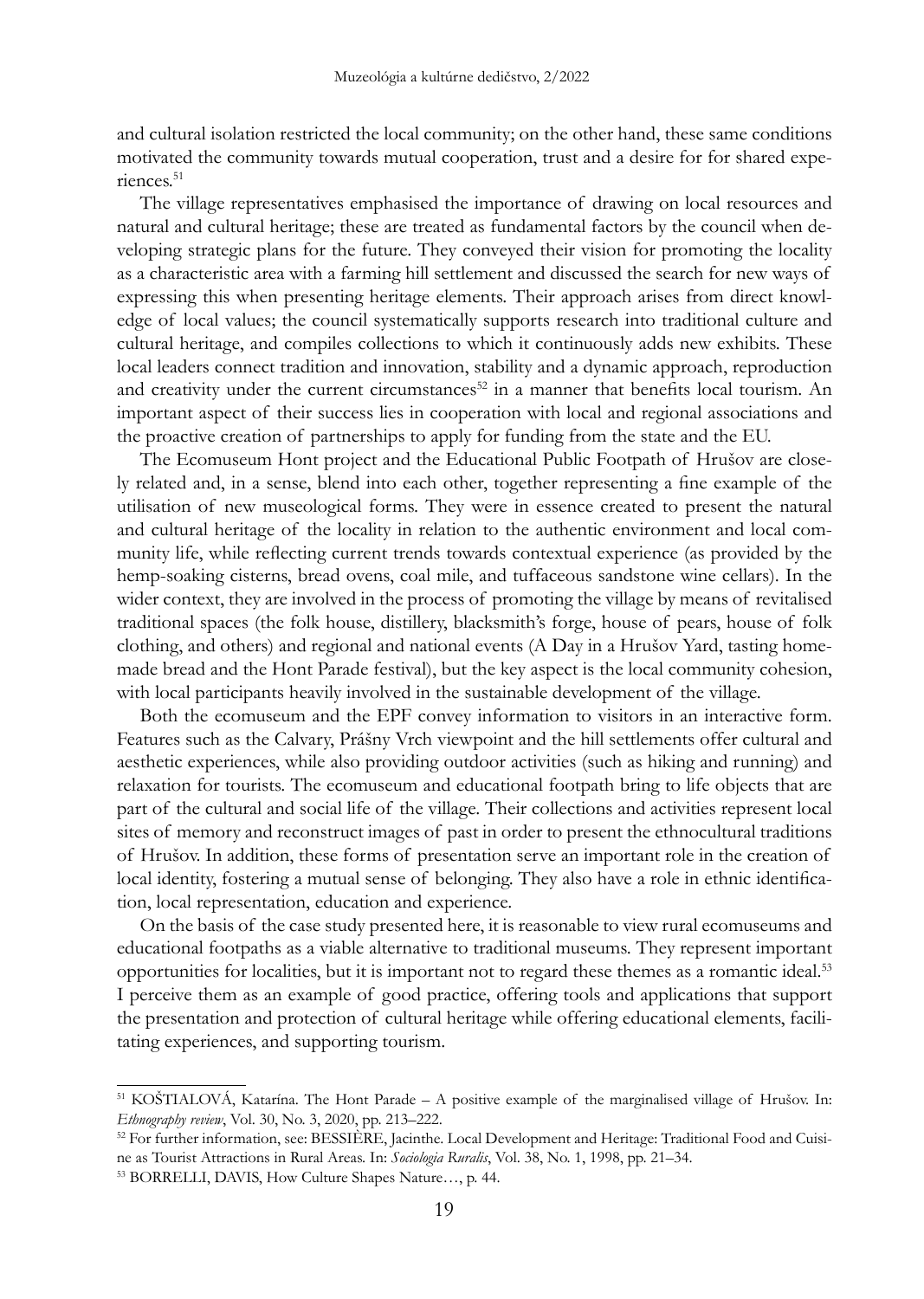This article has shown that we can perceive these specific forms of museological presentation in several ways. However, further research – focusing not only on a greater number of ecomuseums and educational footpaths but also varied localities – is necessary to form theoretical generalisations or carry out critical evaluation and comparison.

## References

- Augustínová, Mária (2002). Ekomúzeum Hontu. In: *Hrušovské noviny*, Vol. 1, No. 1, p. 6. ISSN 1336-1570.
- BITUŠÍKOVÁ, Alexandra (2014). Kultúrne dedičstvo a globalizácia: Príbeh jednej lokality UNSESCO. In: *Muzeológia a kultúrne dedičstvo*, Vol. 2, No. 1, pp. 7–18. ISSN 1339-2204.
- BERESECKÁ, Janka, VARECHA, Lukáš (2018). Produkt vidieckeho turizmu. In: *XXI. mezinárodní kolokvium o regionálních vědách. Sborník příspěvků.* Brno: Masarykova univerzita, pp. 556 –563. ISBN 978-80-210-8969-3.
- BESSIÈRE, Jacinthe (1998). Local Development and Heritage: Traditional Food and Cuisine as Tourist Attractions in Rural Areas. In: *Sociologia Ruralis*, Vol. 38, No. 1, pp. 21–34. ISSN 1467-9523.
- BORRELLI, Nunzia, DAVIS, Peter (2012). How Culture Shapes Nature: Reflections on Ecomuseum Practices. In: *Nature and Culture*, Vol. 7, No. 1, pp. 31–47. ISSN 1558-6073.
- Botík, Ján (2014). *Hrušov a Hrušovčania*. Hrušov: Obec Hrušov. ISBN 978-80-971708-8-2.
- Burkovský, Július, Králiková, Katarína (2015). *Náučné zariadenia v prírode. Príručka pre tvorbu, prevádzku a údržbu náučných chodníkov, lokalít a bodov.* Banská Bystrica: Štátna ochrana prírody Slovenskej republiky. ISBN 978-80-8184-036-4.
- DARULOVÁ, Jolana (2019). Lazy súčasť sociokultúrneho kapitálu a rozvojového potenciálu obce/regiónu (na príklade obcí Hrušov a Oravská Lesná). In: *Slovenský národopis*, Vol. 67, No. 3, pp. 293–307, ISSN 1335-1303.
- DARULOVÁ, Jolana, KOŠTIALOVÁ, Katarína (2020). Múzeá kultúr národnostných menšín ako súčasť špecifických foriem turizmu. In: KLÍMOVÁ, Viktorie, ŽÍTEK, Vladimír, eds.: *XXIII. Mezinárodní kolokvium o regionálních vědách. Sborník příspěvků.* Brno: Masarykova univerzita, pp. 370–376. ISBN 978-80-210-9610-3.
- DARULOVÁ, Jolana, KOŠTIALOVÁ, Katarína, Krišková, Zdena (2020). *Vidiek tradičný, moderný, inšpiratívny. Dediny roka – Hrušov, Dobrá Niva, Oravská Lesná, Spišský Hrhov.* Banská Bystrica: Signis. ISBN 978-80-99936-07-3.
- DOLÁK, Jan (2004). Nová muzeologie a ekomuzeologie. In: *Věstník Asociace muzeí a galerií České republiky*, No. 1, pp. 11–15. ISSN 1213-2152.
- FALŤANOVÁ, Ľubica (2011). Rola občiasnkych združení v endogénnom rozvoji malých obcí. In: Falťan, Ľubomír, ed.: *Malé vidiecke sídla na Slovensku začiatkom 21. storočia.* Bratislava: IRIS. pp. 189–226. ISBN 978-80-85544-73-2.
- Gebhard, Katrin, Meyer, Michael, Parkyn, Morwenna et al. (2006). *Plánovanie náučných chodníkov.* Accessed February 2021, https://www.oete.de/images/dokumente/projekt\_ napant/ETE\_2006\_Trail\_Planning\_Guide\_sk.pdf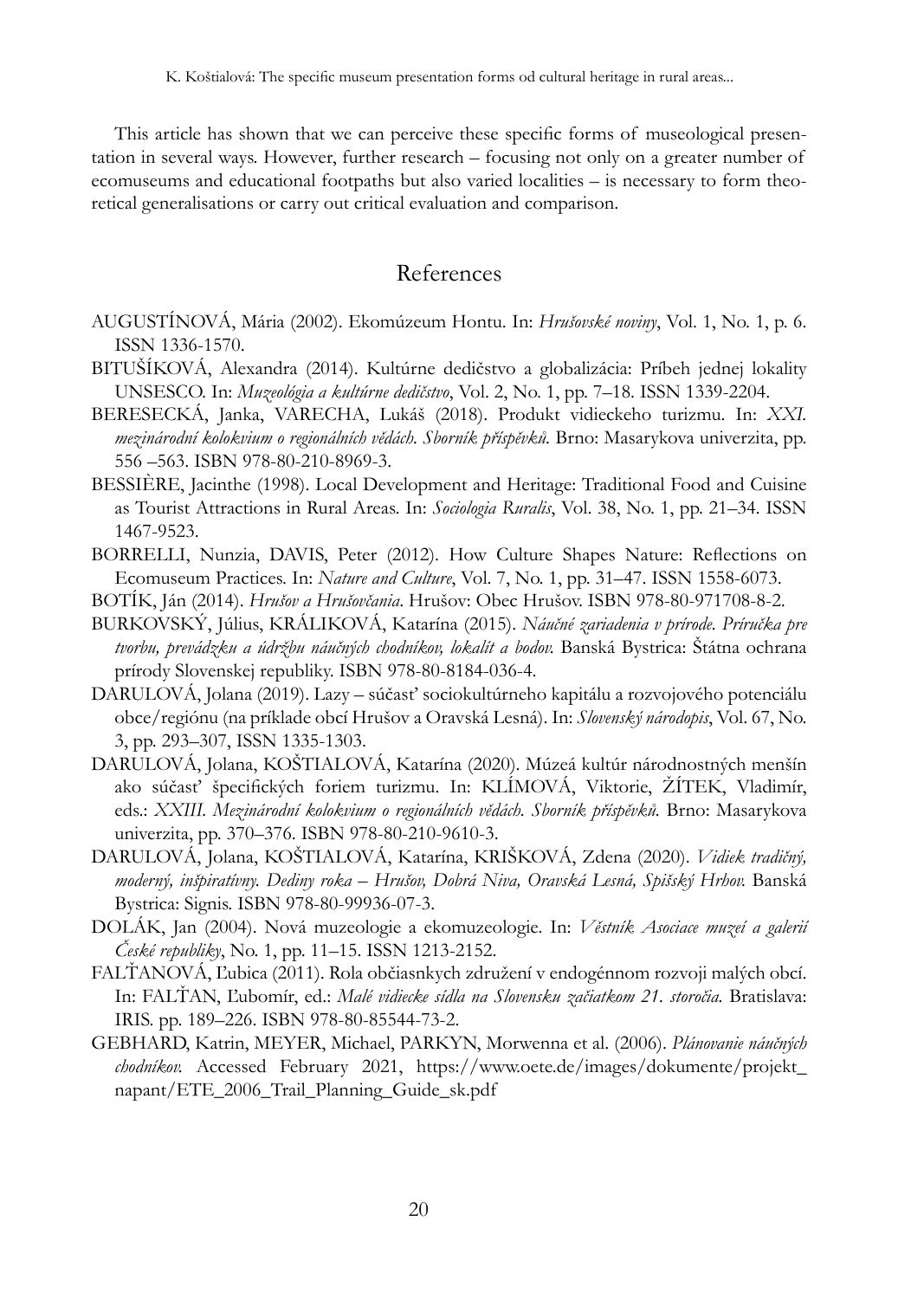- HEIJNEN, Wilke (2010). The new professional: Underdog or Expert? New Museology in the 21th century. In: dos SANTOS, Paula, Assunção, PRIMO, Judite, eds.: *Sociology. To understand New Museology in the XXI. Century.* Vol. III., No. 37. Lisbon: Universidade Lusófona. pp. 1–24. ISBN 978-1489598219.
- ICOM KYOTO: Múzeá ako kultúrne centrá budúcnosť tradície. Accessed November 2020, http://icom-slovakia.mini.icom.museum/icom-kyoto-muzea-ako-kulturne-centrabuducnost-tradicie/.
- KAČÍREK, Ľuboš, TIŠLIAR, Pavol (2013). Múzejné exkurzie vo vyučovaní: minulosť a súčasný stav na Slovensku. In: *Museologica Brunensia*, Vol. 2, No. 3, pp. 10–15. ISSN 1805- 4722.
- KAČÍREK, Ľuboš, RAGAČ, Radoslav, TIŠLIAR, Pavol (2013). *Múzeum a historické vedy:*
- *Vysokoškolská učebnica.* Krakov: Spolok Slovákov v Poľsku. ISBN 978-83-7490-585-5.
- KOŠTIALOVÁ, Katarína (2020). Hontianska paráda pozitívny príklad marginalizovanej obce Hrušov. In: *Národopisná revue*, Vol. 30, No. 3, pp. 213–222. ISSN 0862-8351.
- KREISSLOVÁ, Sandra (2016). Hledání ztracené identity. Komunitní muzeum v Dědkově jako místo konstrukce kolektivní paměti a lokální identity. In: TICHÁ, Jana, ed.: *Muzeum a identita. Etnologické pohledy.* Rožnov pod Radhoštěm: Valašské muzeum v přírodě v Rožnově pod Radhoštěm, pp. 33–42. ISBN 978-80-87210-59-8.
- KRIŠKOVÁ, Zdena (2012). *Etnokultúrne kontexty výroby modrotlače: modrotlačiarska dielňa v Hranovnici*. Banská Bystrica: Univezita Mateja Bela, Inštitút sociálnych a kultúrnych štúdií Fakulty humanitných vied. ISBN 978-80-557-0380-0.
- KRIŠKOVÁ, Zdena (2014). Úloha výskumu v procese uchovania a vedeckého zhodnocovania kultúrneho dedičstva v múzeu. In: *Muzeológia a kultúrne dedičstvo*, Vol. 2, No. 1, pp. 29–40. ISSN 1339-2204.
- KRIŠKOVÁ, Zdenka (2019). Využitie sociokultúrneho potenciálu lokálnych societ prezentáciou kultúrnych špecifík. In: *Slovenský národopis*, Vol. 67, No. 3, pp. 308–323. ISSN 1335-1303.
- LANGER, Jiří (2005). Postavenie múzeí v prírode v cestovnom ruchu (tri zásadné nedostatky našej práce). In: *Etnologické rozpravy*, Vol. XII., No. 2, pp. 81–85. ISSN 1335-5074.
- Lacika, Ján, Hanušin, Ján (2018). Vybrané geografické aspekty vývoja lazníckej krajiny K.Ú. Hrušov. In: *Geografické informácie*, Vol. 22, No.1, pp. 256–272. ISSN 1337-9453.
- NAVAJAS CORRAL, Óscar (2019). Ecomuseums in Spain: an analysis of their characteristics and typologies. In: *Muzeológia a kultúrne dedičstvo*, Vol. 7, No. 1, pp. 7–26. ISSN 1339-2204.
- Náučné chodníky na Slovensku. Accessed January 2021, http://naucnechodniky. eu/.
- Pachinger, Patrik, Cimermanová, Ivona, Skubinčan, Peter, VAČOKOVÁ, Lucia, KRÁLIK, Alexander (2016). *Náučný chodník. Príprava, realizácia, starostlivosť.* Banská Bystrica: Slovenská agentúra životného prostredia. ISBN 978-80-89503-61-2.
- PAUKNEROVÁ, Karolína, WOITSCH, Jiří (2017). Nositelé paměti nebo zdroje falešných představ? Naučné stezky v ČR v etnologické perspektivě. In: *Studia ethnologica Pragensia. Evropská etnologie dnes*, Vol. 63, No. 1, pp. 66–95. ISSN 1803-9812 (Print), ISSN 2336-6699 (Online).
- Program rozvoja obce Hrušov na roky 2007– 2013. Accessed December 2020, https://www.hrusov.sk/program-rozvoja-obce-na-roky-2015-2024.html.